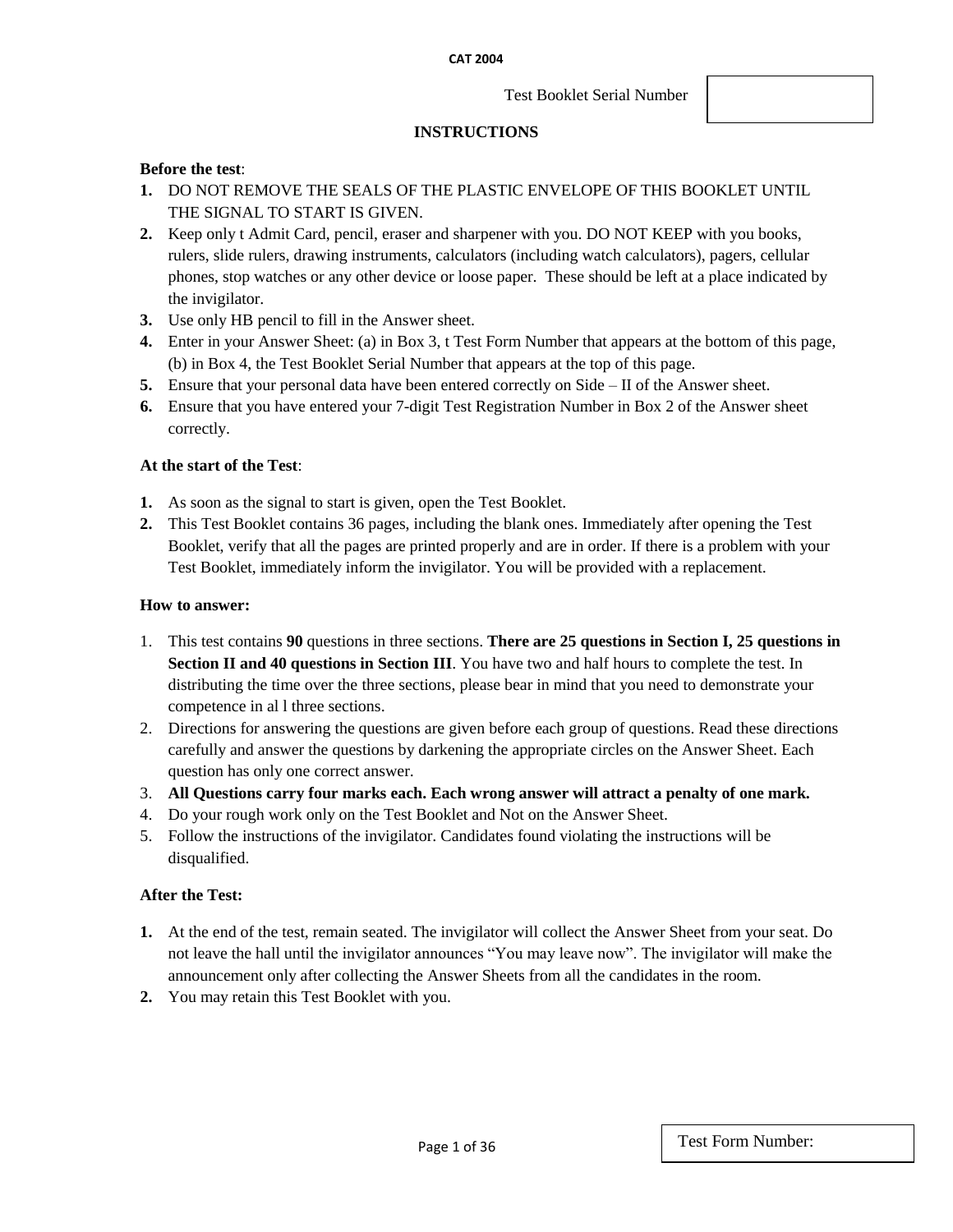# **SECTION I**

# **Sub-Section I-A Number of Questions: 26**

*DIRECTIONS for Questions 1 to 4: Answer the questions on the basis of the information given below.*

Prof. Singh has been tracking the number of visitors to his homepage. His service provider has provided him with the following data on the country of origin of the visitors and the university they belong to:

|                           |   |   |                   | <b>Number of visitors</b> |   |   |   |
|---------------------------|---|---|-------------------|---------------------------|---|---|---|
| <b>Number of visitors</b> |   |   | <b>UNIVERSITY</b> | Day                       |   |   |   |
| Day                       |   |   |                   |                           | 3 |   |   |
| Country                   |   | 2 | 3                 | University 1              |   | 0 | 0 |
|                           |   |   |                   | University 2              | 2 | 0 | 0 |
| Canada                    | 2 | 0 | $\theta$          | University 3              | 0 |   | 0 |
| Netherlands               |   |   | 0                 |                           |   |   |   |
| India                     |   | 2 | 0                 | University 4              | 0 | 0 | 2 |
| UK                        | 2 | 0 | 2                 | University 5              |   | 0 | 0 |
|                           |   |   |                   | University 6              |   | 0 |   |
| <b>USA</b>                |   | 0 |                   | University 7              | 2 | 0 |   |
|                           |   |   |                   | University 8              |   | 2 |   |

**1.** University 1 can belong to  $\qquad \qquad$  (1) UK

- 
- (3) Netherlands (4) USA
- **2.** To which country does University 5 belong?
	- (1) India or Netherlands but not USA (2) India or USA but not Netherlands
	- (3) Netherlands or USA but not India (4) India or USA but not UK
- -

(2) Canada

- **3.** Visitors from how many universities from UK visited Prof. Singh's homepage in the three days?
	- (1) 1 (2) 2
	- $(3)$  3 (4) 4
- **4.** Which among the listed countries can possibly host three of the eight listed universities?
	- (1) None (2) Only UK
	-
- 
- (3) Only India (4) Both India and UK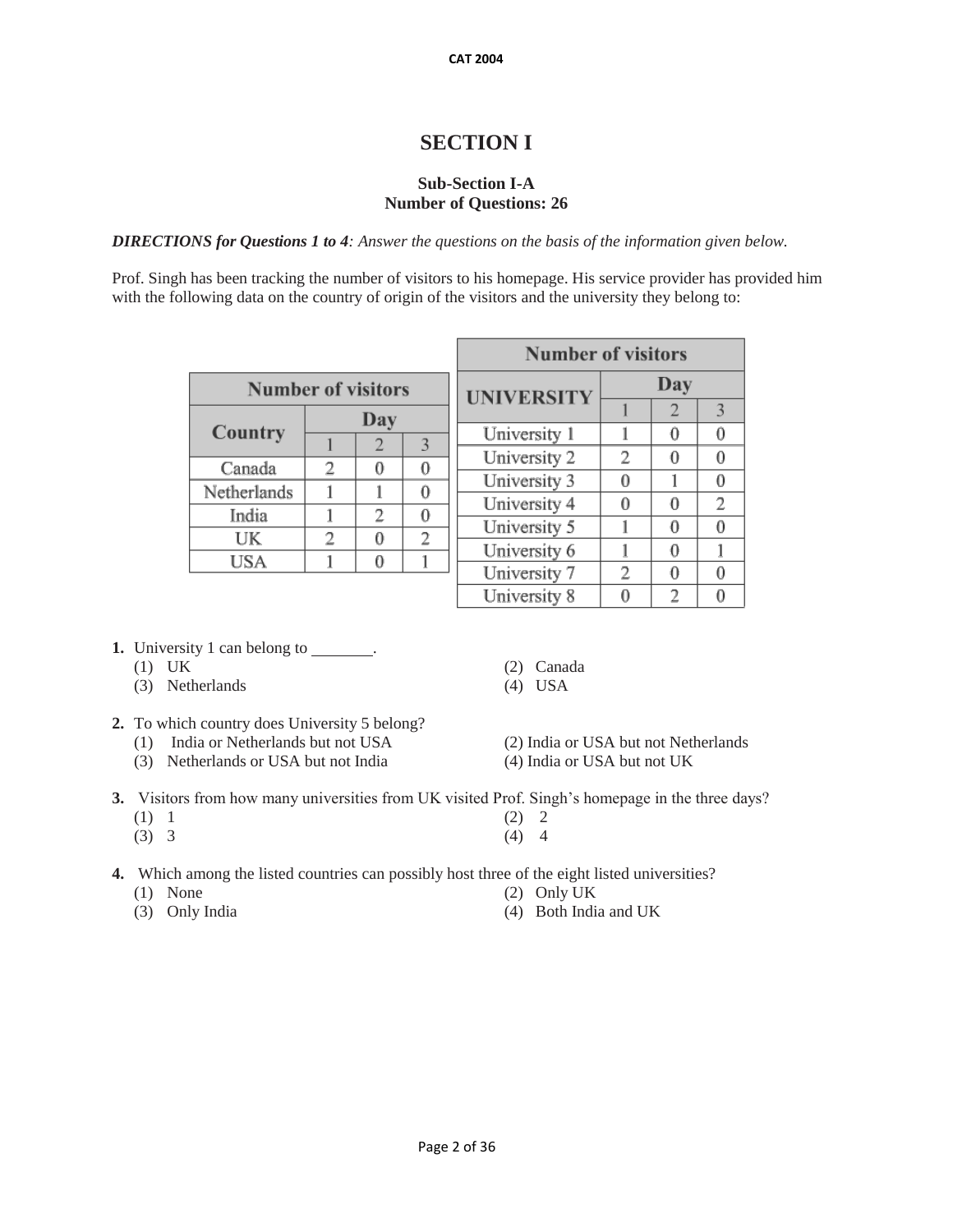*DIRECTIONS for Questions 5 to 8: Answer the questions on the basis of the information given below.* 

**A study was conducted to ascertain the relative importance that employees in five different countries assigned to five different traits in their Chief Executive Officers. The traits were compassion (C), decisiveness (D), negotiation skills (N), public visibility (P), and vision (V). The level of dissimilarity between two countries is the maximum difference in the ranks allotted by the two countries to any of the five traits. The following table indicates the rank order of the five traits for each country.** 

| Country |  |   |   |                                                    |  |  |  |
|---------|--|---|---|----------------------------------------------------|--|--|--|
|         |  |   |   | Rank   India   China   Japan   Malaysia   Thailand |  |  |  |
|         |  |   |   |                                                    |  |  |  |
|         |  |   |   | C                                                  |  |  |  |
|         |  | C |   |                                                    |  |  |  |
|         |  |   | ⊂ |                                                    |  |  |  |
|         |  |   |   |                                                    |  |  |  |

- **5.** Three of the following four pairs of countries have identical levels of dissimilarity. Which pair is the odd one out?
	- (1) Malaysia & China (2) China & Thailand
	- (3) Thailand & Japan (4) Japan & Malaysia
- **6.** Which amongst the following countries is most dissimilar to India?
	- (1) China (2) Japan (3) Malaysia (4) Thailand
	-
- **7.** Which of the following countries is least dissimilar to India?
	- (1) China (2) Japan (3) Malaysia (4) Thailand
- **8.** Which of the following pairs of countries are most dissimilar?
	- (1) China & Japan (2) India & China
	- (3) Malaysia & Japan (4) Thailand & Japan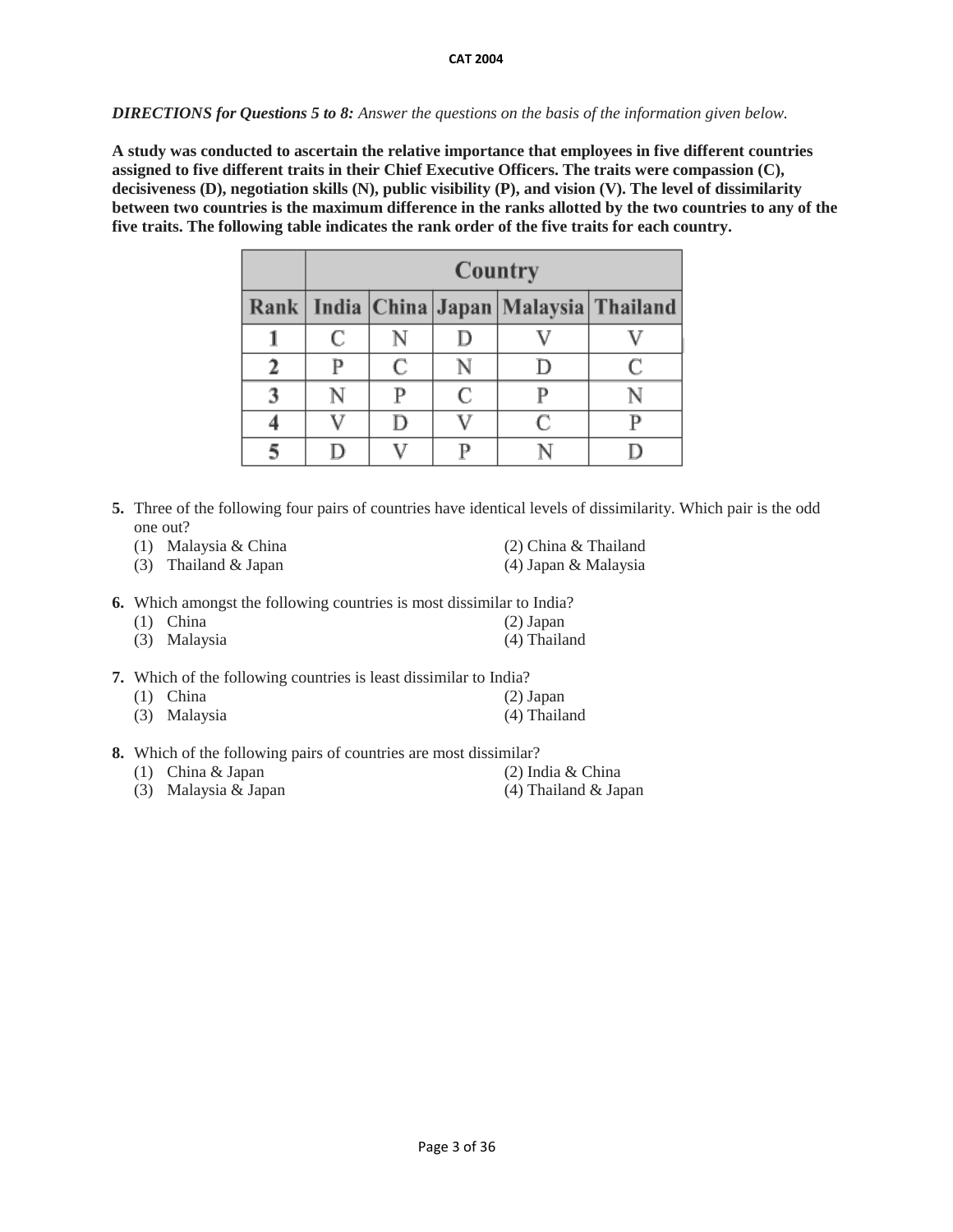*DIRECTIONS for Questions 9 to 12: Answer the questions on the basis of the information given below.* 

**The data points in the figure below represent monthly income and expenditure data of individual**  members of the Ahuja family (?), the Bose family (■), the Coomar family (O), and the Dubey family (●). **For these questions, savings is defined as** 



**Savings = Income - Expenditure**.

|  |  |  |  | 9. Which family has the highest average expenditure? |  |
|--|--|--|--|------------------------------------------------------|--|
|  |  |  |  |                                                      |  |

| $(1)$ Ahuja | $(2)$ Bose  |
|-------------|-------------|
| (3) Coomar  | $(4)$ Dubey |
|             |             |

- **10.** Which family has the lowest average income?
	- (1) Ahuja (2) Bose (3) Coomar (4) Dubey
- **11.** The highest amount of savings accrues to a member of which family?
	- (1) Ahuja (2) Bose (3) Coomar (4) Dubey
- **12.** Which family has the lowest average savings?
	- (1) Ahuja (2) Bose
	- (3) Coomar (4) Dubey
- 
-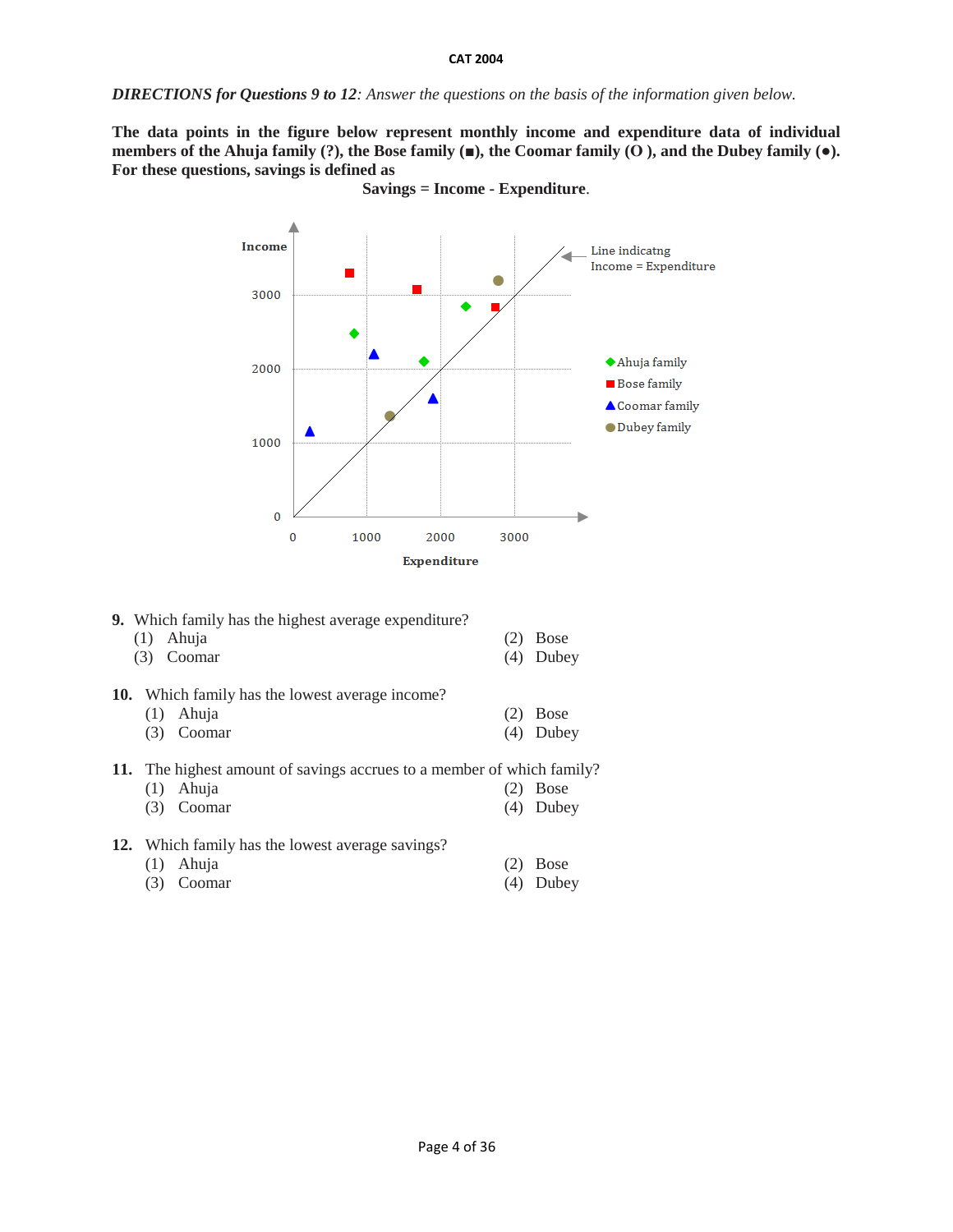*DIRECTIONS for Questions 13 to 16: Answer the questions on the basis of the information given below.* 

**The Dean's office recently scanned student results into the central computer system. When their character reading software cannot read something, it leaves that space blank. The scanner output reads as follows:**

| Name         |              | <b>Finance Marketing</b> | <b>Statistics</b> |   | Strategy   Operations | <b>GPA</b> |
|--------------|--------------|--------------------------|-------------------|---|-----------------------|------------|
| Aparna       |              | Β                        | F                 |   |                       | 1.4        |
| <b>Bikas</b> | D            | D                        | F                 | F |                       |            |
| Chandra      |              | D                        | А                 | F | F                     | 2.4        |
| Deepak       | А            | Β                        |                   | D | D                     | 3.2        |
| Fazal        | D            | F                        | B                 |   | D                     | 2.4        |
| Gowri        | $\mathsf{C}$ | $\mathsf{C}$             | А                 |   | B                     | 3.8        |
| Hari         |              | Β                        | А                 |   | D                     | 2.8        |
| <b>Ismet</b> |              |                          | Β                 |   | А                     |            |
| Jagdeep      | А            | А                        | Β                 |   | Ċ                     | 3.8        |
| Kunal        | F            |                          | А                 | F | F                     | 1.8        |
| Leena        | Β            | А                        |                   | Β | F                     | 3.2        |
| Manab        |              |                          | А                 | Β | Β                     |            |
| Nisha        | А            | D                        | Β                 | А | F                     | 3.6        |
| Osman        | C            |                          | Β                 | Β | А                     | 4.6        |
| Preeti       | F            | D                        |                   | D |                       | 3.2        |
| Rahul        | А            | C                        | А                 |   | F                     | 4.2        |
| Sameer       |              | C                        | F                 | Β |                       |            |
| Tara         | Β            |                          |                   |   |                       | 2.4        |
| Utkarsh      |              |                          | F                 | C | А                     | 3.0        |
| <b>Vipul</b> | А            |                          | C                 | C | F                     | 2.4        |

In the grading system, A, B, C, D, and F grades fetch 6, 4, 3, 2, and 0 grade points respectively. The Grade Point Average (GPA) is the arithmetic mean of the grade points obtained in the five subjects. For example Nisha's GPA is  $(6 + 2 + 4 + 6 + 0)/5 = 3.6$ 

Some additional facts are also known about the students' grades. These are:

- (a) Vipul obtained the same grade in Marketing as Aparna obtained in Finance and Strategy.
- (b) Fazal obtained the same grade in Strategy as Utkarsh did in Marketing.
- (c) Tara received the same grade in exactly three courses.

**13.** In Operations, Tara could have received the same grade as  $\Box$ 

- (1) Ismet (2) Hari (3) Jagdeep (4) Manab
-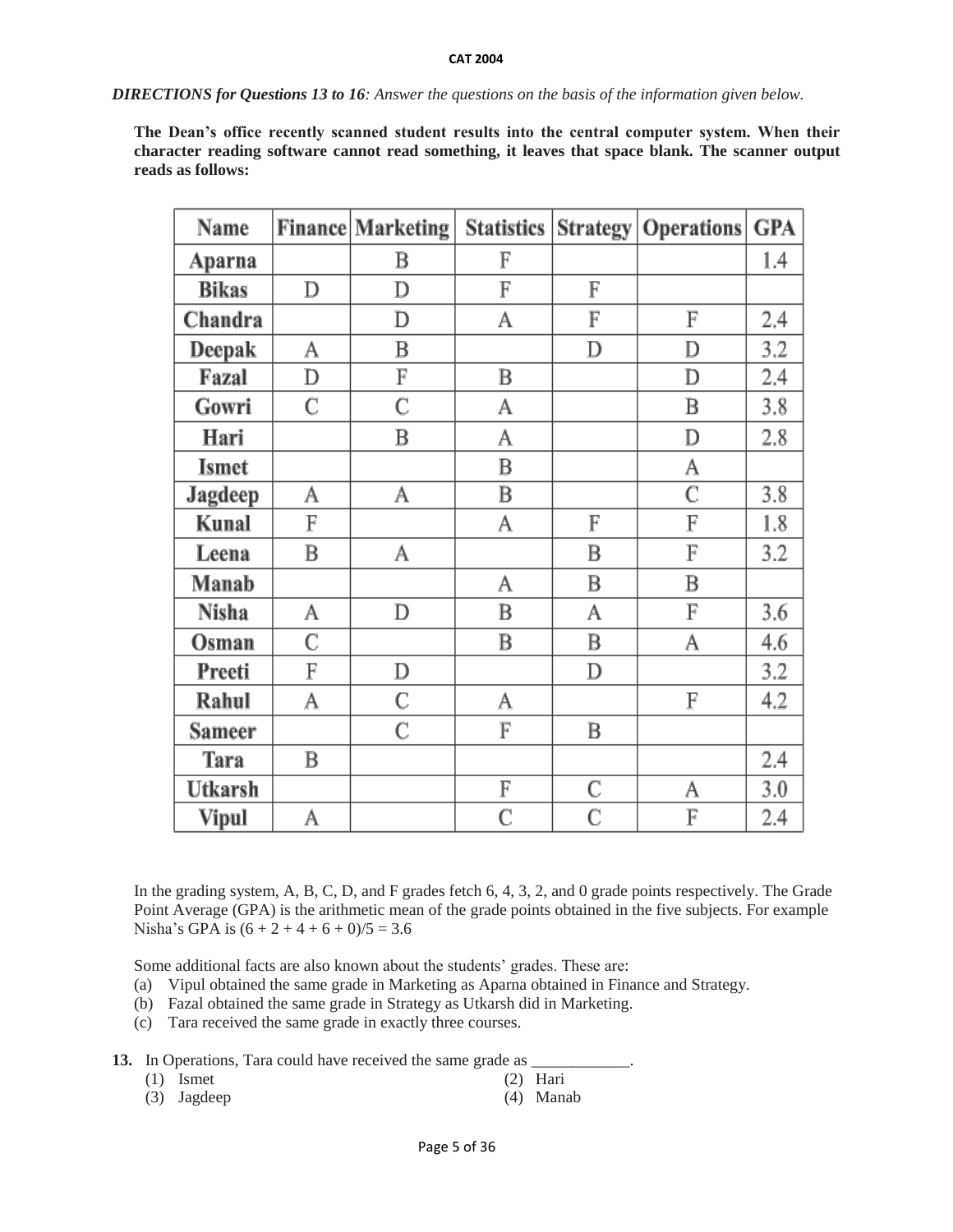| <b>14.</b> What grade did Preeti obtain in Statistics?                       |         |       |
|------------------------------------------------------------------------------|---------|-------|
| $(1)$ A                                                                      | (Z)     | B     |
| (3)<br>– C                                                                   | (4)     | - D   |
| <b>15.</b> What grade did Utkarsh obtain in Finance?                         |         |       |
| $(1)$ B                                                                      | $(2)$ C |       |
| $(3)$ D                                                                      | (4) F   |       |
| <b>16.</b> In Strategy, Gowri's grade point was higher than that obtained by |         |       |
| Fazal<br>(1)                                                                 |         | Hari  |
| (3)<br>Nisha                                                                 |         | Rahul |

*DIRECTIONS for Questions 17 to 20: Answer the questions on the basis of the information given below.* 

**Purana and Naya are two brands of kitchen mixer-grinders available in the local market. Purana is an old brand that was introduced in 1990, while Naya was introduced in 1997. For both these brands, 20% of the mixer-grinders bought in a particular year are disposed off as junk exactly two years later. It is known that 10 Purana mixer-grinders were disposed off in 1997. The following figures show the number of Purana and Naya mixer-grinders in operation from 1995 to 2000, as at the end of the year.** 



**17.** How many Naya mixer-grinders were disposed off by the end of 2000?

(1) 10 (2) 16 (3) 22 (4) Cannot be determined from the data

**18.** How many Naya mixer-grinders were purchased in 1999?

| $(1)$ 44             | $(2)$ 50 |  |
|----------------------|----------|--|
| $\sim$ $\sim$ $\sim$ |          |  |

(3) 55 (4) 64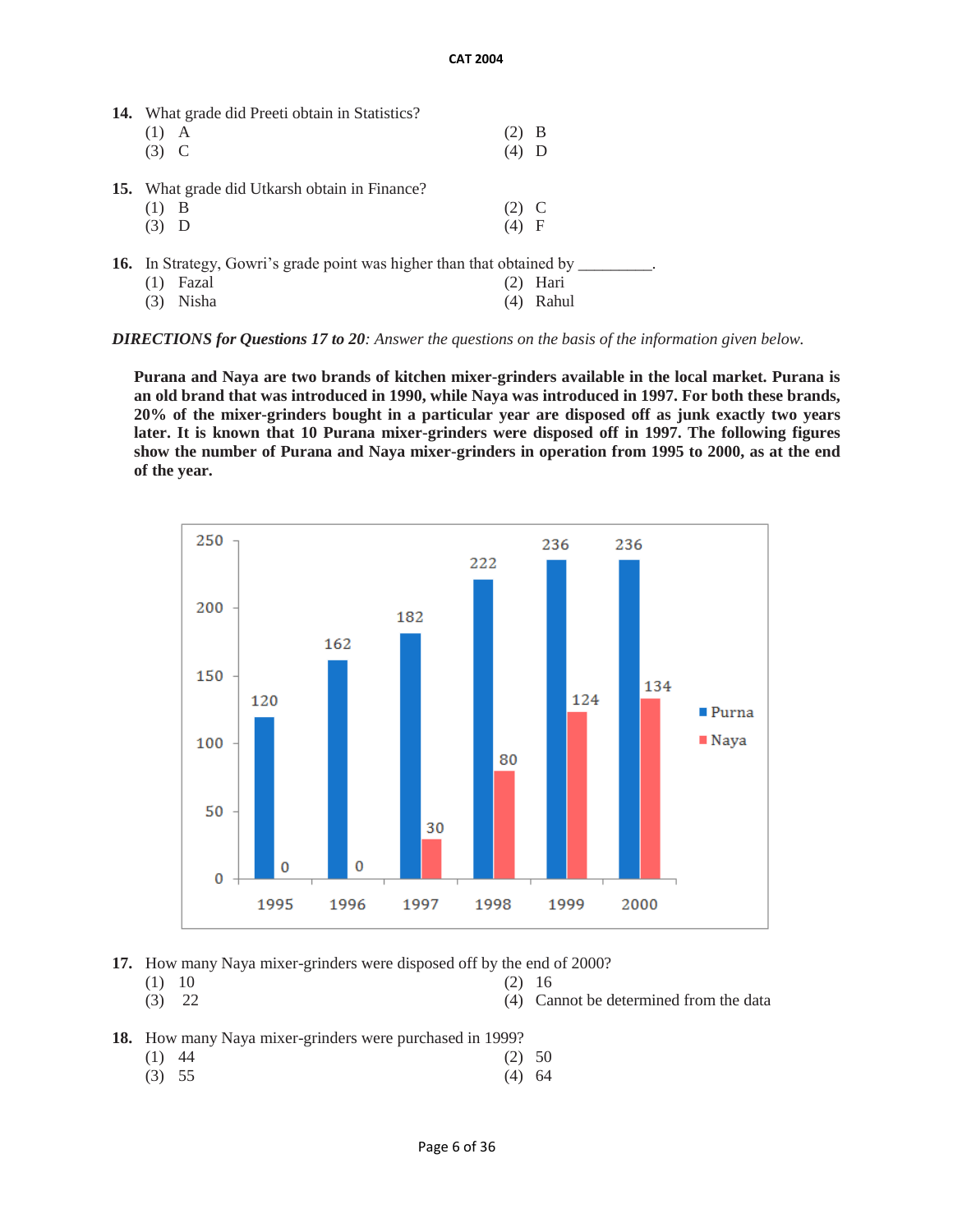- **19.** How many Purana mixer-grinders were purchased in 1999?<br>(1) 20 (2)
	-
	-
- $(2)$  23
- (3) 50  $(4)$  Cannot be determined from the data
- **20.** How many Purana mixer-grinders were disposed off in 2000?<br>(1) 0 (2) 5
	- (1) 0 (2) 5 (3) 6 (4) C
		- $(4)$  Cannot be determined from the data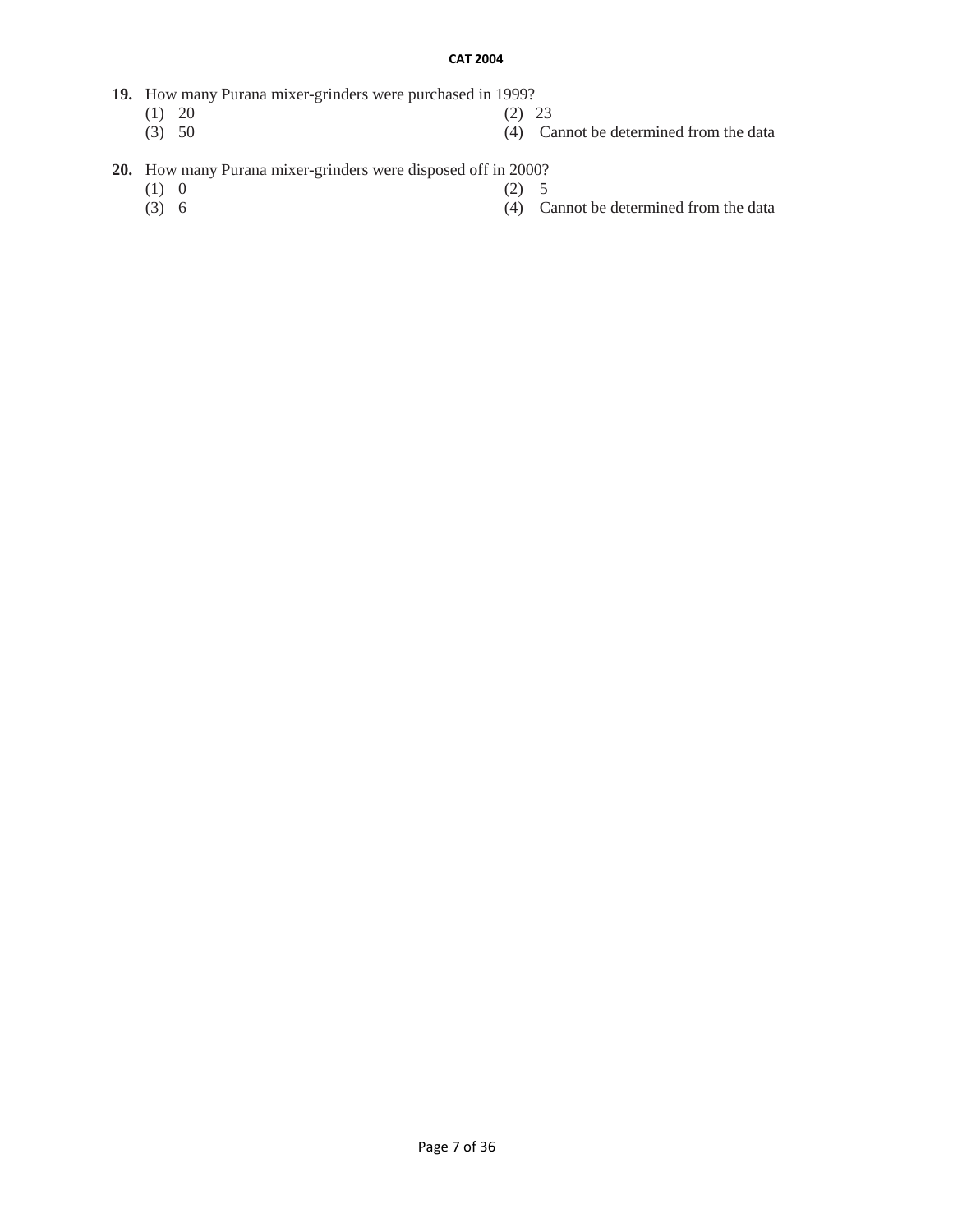*DIRECTIONS for Questions 21 to 26: Each question is followed by two statements, A and B. Answer each question using the following instructions* 

**Choose 1 if the question can be answered by using one of the statements alone but not by using the other statement alone. Choose 2 if the question can be answered by using either of the statements alone.** 

**Choose 3 if the question can be answered by using both statements together but not by either statement alone.** 

**Choose 4 if the question cannot be answered on the basis of the two statements.** 

- **21.** Ravi spent less than Rs.75 to buy one kilogram each of potato, onion, and gourd. Which one of the three vegetables bought was the costliest?
	- A: 2 kg potato and 1 kg gourd cost less than 1 kg potato and 2 kg gourd.
	- B: 1 kg potato and 2 kg onion together cost the same as 1 kg onion and 2 kg gourd.
- **22.** Tarak is standing 2 steps to the left of a red mark and 3 steps to the right of a blue mark. He tosses a coin. If it comes up heads, he moves one step to the right; otherwise he moves one step to the left. He keeps doing this until he reaches one of the two marks, and then he stops. At which mark does he stop? A: He stops after 21 coin tosses.
	- B: He obtains three more tails than heads.
- **23.** Nandini paid for an article using currency notes of denominations Re.l, Rs.2, Rs.5, and Rs.10 using at least one note of each denomination. The total number of five and ten rupee notes used was one more than the total number of one and two rupee notes used. What was the price of the article?
	- A: Nandini used a total of 13 currency notes.
	- B: The price of the article was a multiple of Rs. 10.
- **24.** Four candidates for an award obtain distinct scores in a test. Each of the four casts a vote to choose the winner of the award. The candidate who gets the largest number of votes wins the award. In case of a tie in the voting process, the candidate with the highest score wins the award. Who wins the award? A: The candidates with top three scores each vote for the top scorer amongst the other three.
	- B: The candidate with the lowest score votes for the player with the second highest score.
- **25.** In a class of 30 students, Rashmi secured the third rank among the girls, while her brother Kumar studying in the same class secured the sixth rank in the whole class. Between the two, who had a better overall rank?
	- A: Kumar was among the top 25% of the boys merit list in the class in which 60% were boys.
	- B: There were three boys among the top five rank holders, and three girls among the top ten rank holders.
- **26.** Zakib spends 30% of his income on his children's education, 20% on recreation and 10% on healthcare. The corresponding percentages for Supriyo are 40%, 25%, and 13%. Who spends more on children's education?
	- A: Zakib spends more on recreation than Supriyo.
	- B: Supriyo spends more on healthcare than Zakib.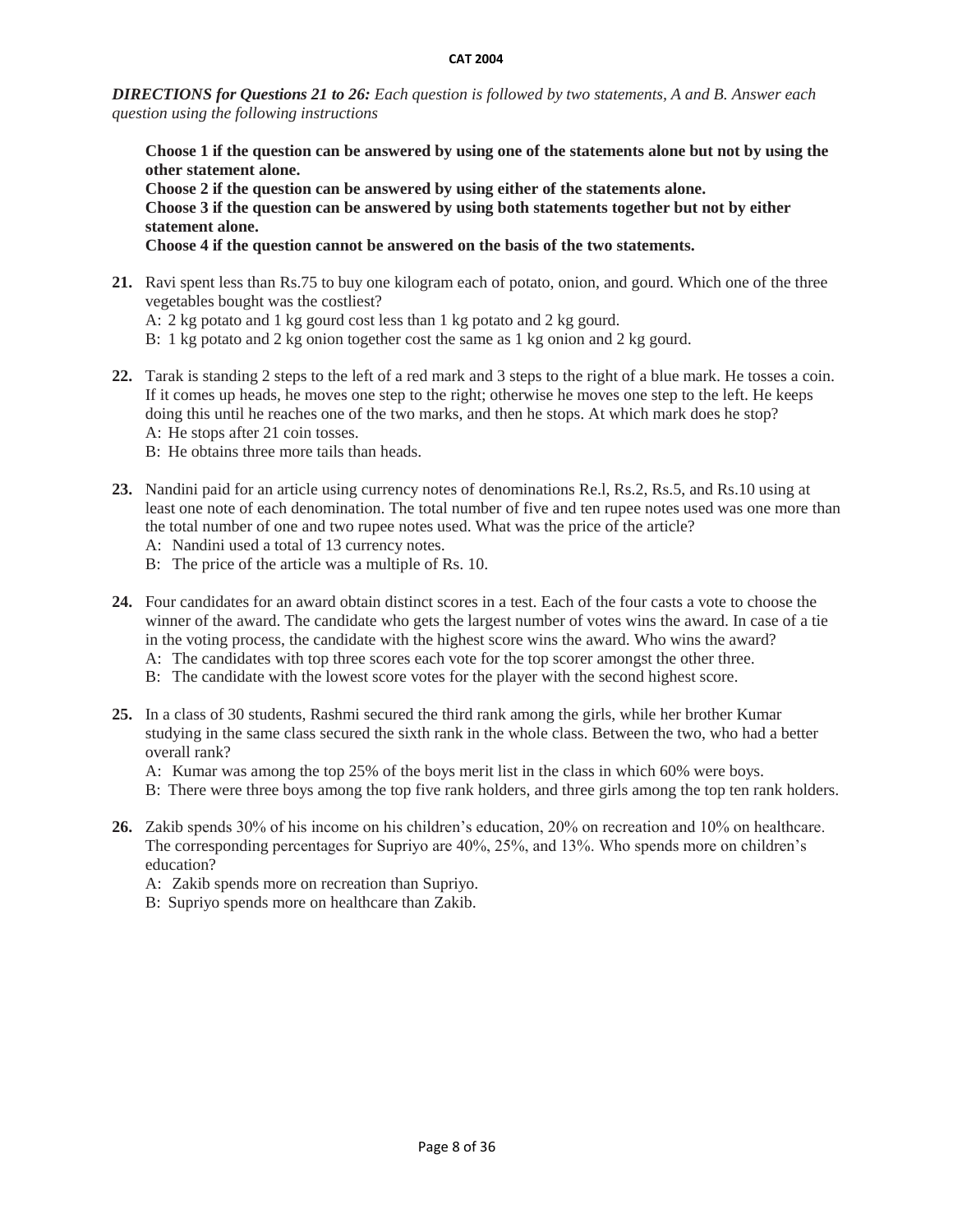# **SECTION I**

## **Sub-Section I-B Number of Questions: 12**

*DIRECTIONS for Questions 27 to 30: Answer the questions on the basis of the information given below.* 

**Coach John sat with the score cards of Indian players from the 3 games in a one-day cricket tournament where the same set of players played for India and all the major batsmen got out. John summarized the batting performance through three diagrams, one for each game. In each diagram, the three outer triangles communicate the number of runs scored by the three top scorers from India, where K, R, S, V, and Y represent Kaif, Rahul, Saurav, Virender, and Yuvraj respectively. The middle triangle in each diagram denotes the percentage of total score that was scored by the top three Indian scorers in that game. No two players score the same number of runs in the same game. John also calculated two batting indices for each player based on his scores in the tournament; the R-index of a batsman is the difference between his highest and lowest scores in the 3 games while the M-index is the middle number, if his scores are arranged in a non-increasing order.** 



- **27.** Which of the players had the best M-index from the tournament?
	- (1) Rahul (2) Saurav
	- (3) Virender (4) Yuvraj
- **28.** Among the players mentioned, who can have the lowest R-index from the tournament?
	- (1) Only Kaif, Rahul or Yuvraj (2) Only Kaif or Rahul
- - (3) Only Kaif or Yuvraj (4) Only Kaif
- 
- **29.** For how many Indian players is it possible to calculate the exact M-index?
	- $(1) \quad 0 \tag{2}$  1
	- (3) 2 (4) More than 2

**30.** How many players among those listed definitely scored less than Yuvraj in the tournament?

- (1)  $0$  (2) 1
- (3) 2 (4) More than 2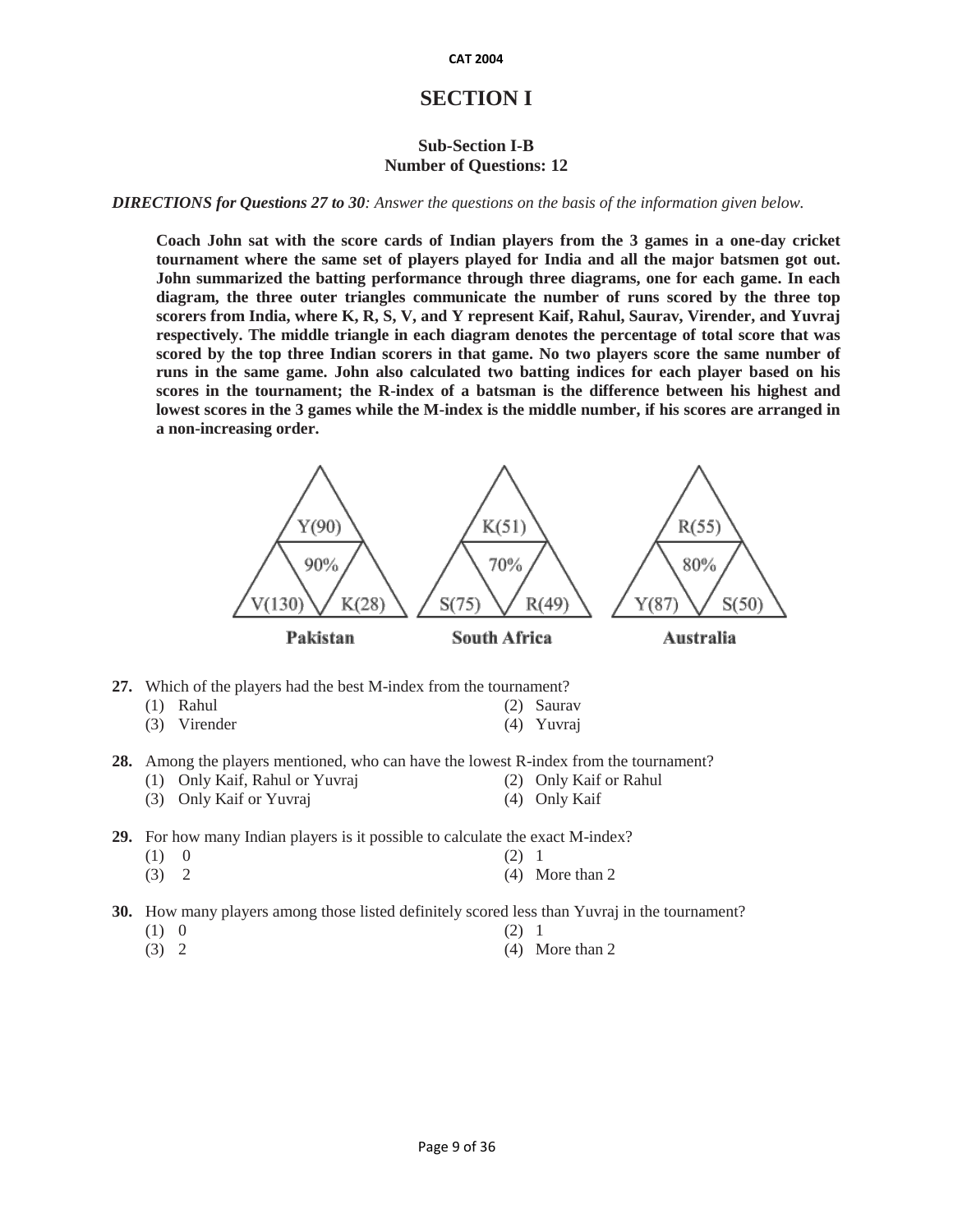*DIRECTIONS for Questions 31 to 34: Answer the questions on the basis of the information given below.* 

**Twenty one participants from four continents (Africa, Americas, Australasia, and Europe) attended a United Nations conference. Each participant was an expert in one of four fields, labour, health, population studies, and refugee relocation. The following five facts about the participants are given.** 

- **(a) The number of labour experts in the camp was exactly half the number of experts in each of the three other categories.**
- **(b) Africa did not send any labour expert. Otherwise, every continent, including Africa, sent at least one expert for each category.**
- **(c) None of the continents sent more than three experts in any category.**
- **(d) If there had been one less Australasian expert, then the Americas would have had twice as many experts as each of the other continents.**
- **(e) Mike and Alfanso are leading experts of population studies who attended the conference. They are from Australasia.**
- **31.** Which of the following numbers cannot be determined from the information given?
	- (1) Number of labour experts from the Americas. (2) Number of health experts from Europe.
	- (3) Number of health experts from Australasia. (4) Number of experts in refugee relocation from
	- Africa.
- **32.** Which of the following combinations is NOT possible?
	- (1) 2 experts in population studies from the Americas and 2 health experts from Africa attended the conference.
	- (2) 2 experts in population studies from the Americas and 1 health expert from Africa attended the conference.
	- (3) 3 experts in refugee relocation from the Americas and 1 health expert from Africa attended the conference.
	- (4) Africa and America each had 1 expert in population studies attending the conference.
- **33.** If Ramos is the lone American expert in population studies, which of the following is NOT true about the numbers of experts in the conference from the four continents?
	- (1) There is one expert in health from Africa.
	- (2) There is one expert in refugee relocation from Africa.
	- (3) There are two experts in health from the Americas.
	- (4) There are three experts in refugee relocation from the Americas.
- **34.** Alex, an American expert in refugee relocation, was the first keynote speaker in the conference. What can be inferred about the number of American experts in refugee relocation in the conference, excluding Alex?
	- **i. At least one ii At most two** 
		- -
		- (1) Only i and not ii (2) Only ii and not i
		- (3) Both i and ii (4) Neither i nor ii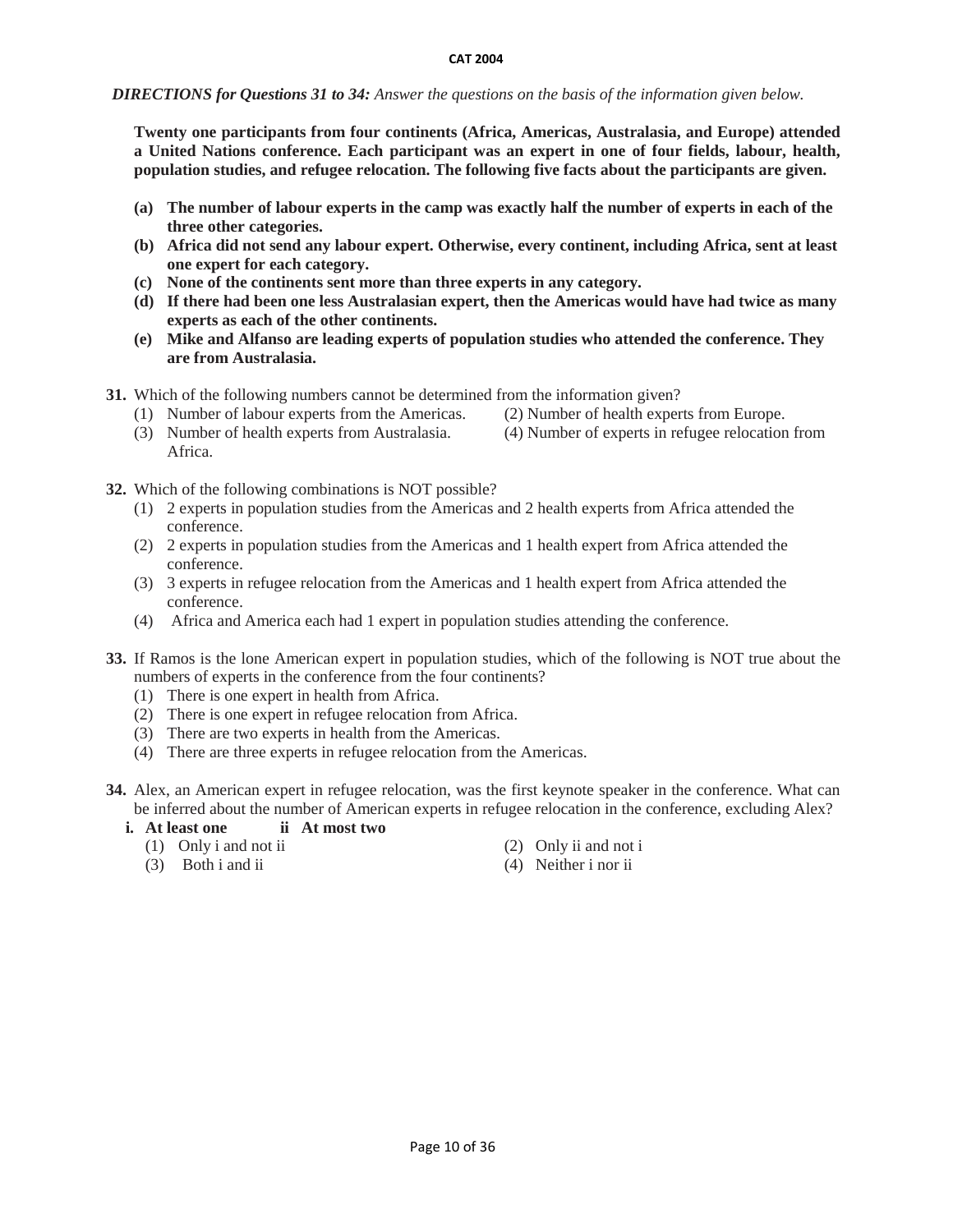*DIRECTIONS for Questions 35 to 38: Answer the questions on the basis of the information given below.* 

**The year was 2006. All six teams in Pool A of World Cup hockey, play each other exactly once. Each win earns a team three points, a draw earns one point and a loss earns zero points. The two teams with the highest points qualify for the semi-finals. In case of a tie, the team with the highest goal difference (Goal For – Goals Against) qualifies.** 

**In the opening match, Spain lost to Germany. After the second round (after each team played two matches), the pool table looked as shown below.** 

| Pool A       |                                                            |           |  |   |  |  |  |  |
|--------------|------------------------------------------------------------|-----------|--|---|--|--|--|--|
| <b>Teams</b> | Games Played Won Drawn Lost Goals For Goals Against Points |           |  |   |  |  |  |  |
| Germany      |                                                            |           |  | 0 |  |  |  |  |
| Argentina    |                                                            |           |  |   |  |  |  |  |
| Spain        |                                                            |           |  |   |  |  |  |  |
| Pakistan     |                                                            |           |  |   |  |  |  |  |
| New Zealand  |                                                            | 0         |  |   |  |  |  |  |
| South Africa |                                                            | $\bigcap$ |  |   |  |  |  |  |

In the third round, Spain played Pakistan, Argentina played Germany, and New Zealand played South Africa. All the third round matches were drawn. The following are some results from the fourth and fifth round matches.

- (a) Spain won both the fourth and fifth round matches.
- (b) Both Argentina and Germany won their fifth round matches by 3 goals to 0.
- (c) Pakistan won both the fourth and fifth round matches by 1 goal to 0.
- **35.** Which one of the following statements is true about matches played in the first two rounds?
	- (1) Pakistan beat South Africa by 2 goals to 1. (2) Argentina beat Pakistan by 1 goal to 0.
	- (3) Germany beat Pakistan by 2 goals to 1. (4) Germany beat Spain by 2 goals to 1.
- 
- 
- **36.** Which one of the following statements is true about matches played in the first two rounds?
	- (1) Germany beat New Zealand by 1 goal to 0. (2) Spain beat New Zealand by 4 goals to 0.
- - (3) Spain beat South Africa by 2 goals to 0. (4) Germany beat South Africa by 2 goals to 1.
- -
- **37.** If Pakistan qualified as one of the two teams from Pool A, which was the other team that qualified?
	- (1) Argentina (2) Germany
- - (3) Spain (4) Cannot be determined

**38.** Which team finished at the top of the pool after five rounds of matches?

- 
- (1) Argentina (2) Germany
	-
- (3) Spain (4) Cannot be determined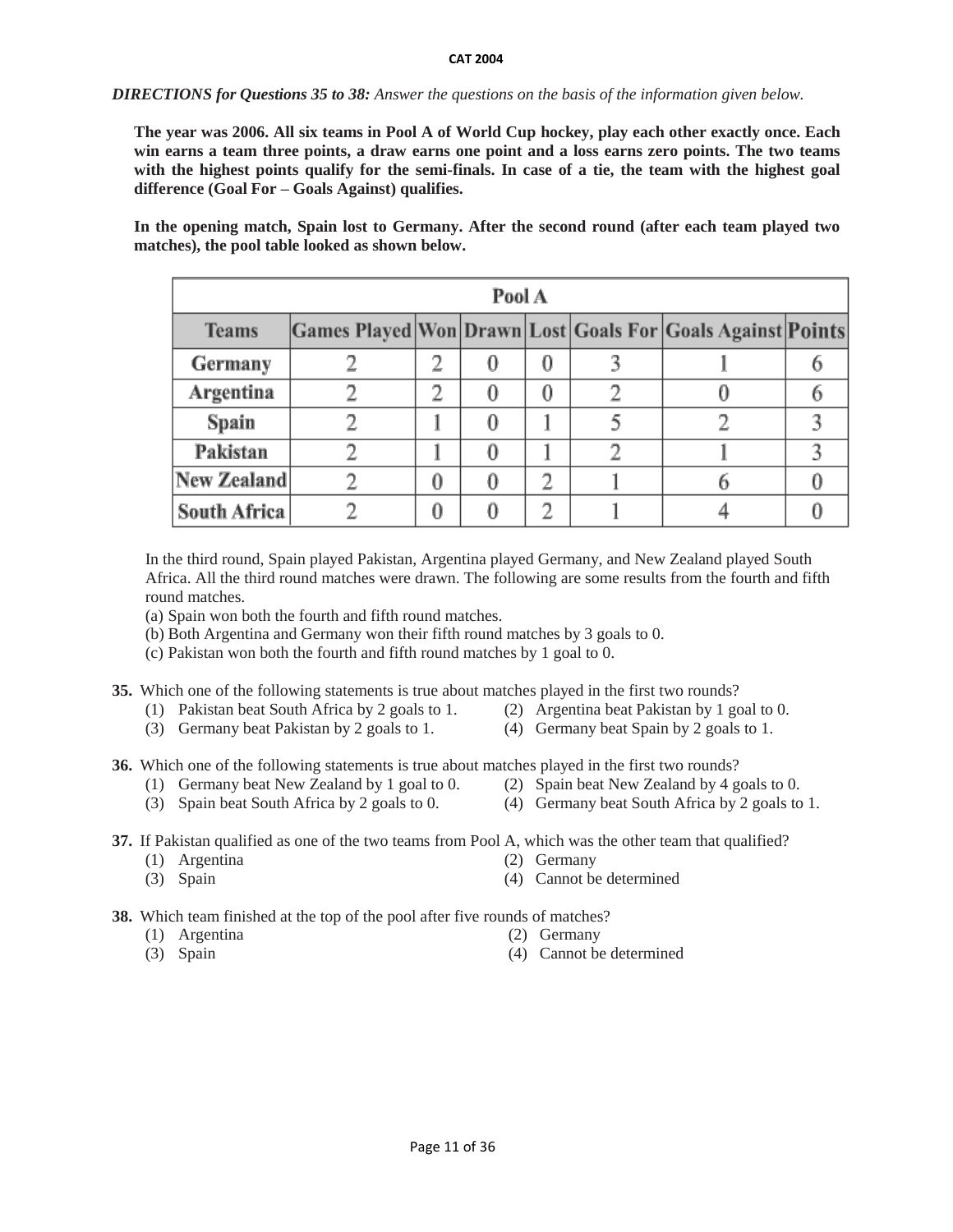# **SECTION II**

## **Sub-Section II-A Number of Questions: 20**

## *DIRECTIONS for Questions 39 to 55: Answer the questions independently of each other.*

- **39.** A father and his son are waiting at a bus stop in the evening. There is a lamp post behind them. The lamp post, the father and his son stand on the same straight line. The father observes that the shadows of his head and his son's head are incident at the same point on the ground. If the heights of the lamp post, the father and his son are 6 metres, 1.8 metres and 0.9 metres respectively, and the father is standing 2.1 metres away from the post, then how far (in metres) is the son standing from his father? (1) 0.9 (2) 0.75
	- (3)  $0.6$  (4)  $0.45$
- **40.** A milkman mixes 20 litres of water with 80 litres of milk. After selling one-fourth of this mixture, he adds water to replenish the quantity that he has sold. What is the current proportion of water to milk?
	- (1)  $2:3$  (2)  $1:2$
	- (3)  $1:3$  (4)  $3:4$
- **41.** Karan and Arjun run a 100-metre race, where Karan beats Arjun by 10 metres. To do a favour to Arjun, Karan starts 10 metres behind the starting line in a second 100-metre race. They both run at their earlier speeds. Which of the following is true in connection with the second race?
	- (1) Karan and Arjun reach the finishing line simultaneously.
	- (2) Arjun beats Karan by 1 metre.
	- (3) Arjun beats Karan by 11 metres.
	- (4) Karan beats Arjun by 1 metre.
- **42.** N persons stand on the circumference of a circle at distinct points. Each possible pair of persons, not standing next to each other, sings a two-minute song one pair after the other. If the total time taken for singing is 28 minutes, what is N?
	-
	- (1)  $5$  (2) 7 (3) 9 (4) None of the above
- **43.** If the sum of the first 11 terms of an arithmetic progression equals that of the first 19 terms, then what is the sum of the first 30 terms?
	- (1) 0  $(2)$  –1
	- (3)  $1$  (4) Not unique
- **44.** If a man cycles at 10 km/hr, then he arrives at a certain place at 1 p.m. If he cycles at 15 km/hr, he will arrive at the same place at 11 a.m. At what speed must he cycle to get there at noon?
	- (1) 11 km/hr (2) 12 km/hr (3) 13 km/hr (4) 14 km/hr
- **45.** On January 1, 2004 two new societies, S<sub>1</sub>, and S<sub>2</sub>, are formed, each with n members. On the first day of each subsequent month,  $S_1$  adds b members while  $S_2$  multiplies its current number of members by a constant factor r. Both the societies have the same number of members on July 2, 2004. If  $b = 10.5n$ , what is the value of r?
	- $(1)$  2.0  $(2)$  1.9
	- (3)  $1.8$  (4)  $1.7$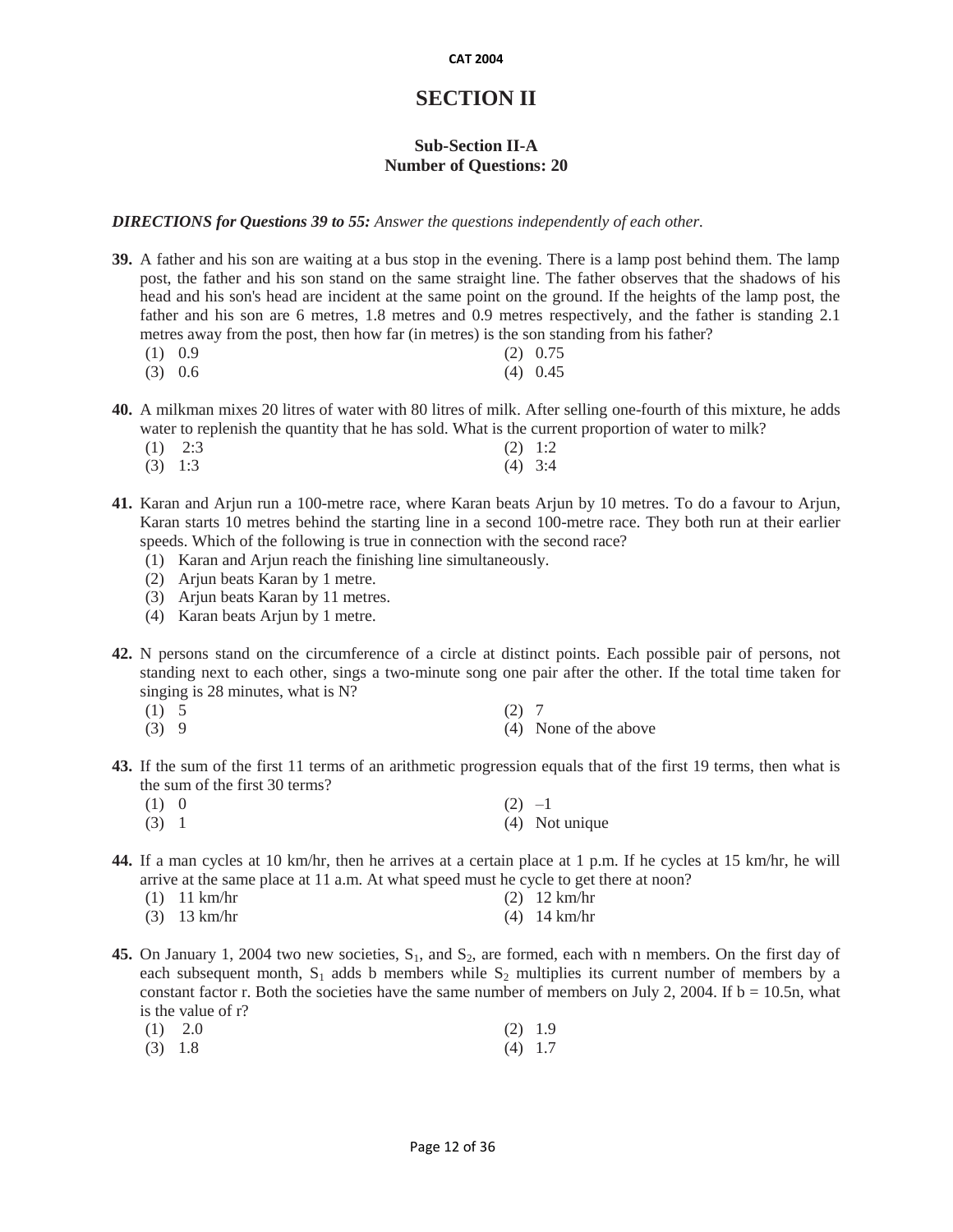**46.** The total number of integer pairs  $(x, y)$  satisfying the equation  $x + y = xy$  is \_\_\_\_\_\_.

 $(1)0$  (2) 1

- $(3)$  2 (4) None of the above
	-
- **47.** If  $f(x) = x^3 4x + p$ , and  $f(0)$  and  $f(1)$  are of opposite signs, then which of the following is necessarily true?
	- (1)  $-1 < p < 2$  (2)  $0 < p < 3$ (3)  $-2 < p < 1$  (4)  $-3 < p < 0$
- **48.** Suppose n is an integer such that the sum of the digits of n is 2, and  $10^{10} < n < 10^{11}$ . The number of different values for n is
	- $(1)$  11  $(2)$  10  $(3)$  9  $(4)$  8
- **49.** If  $\frac{a}{a+b} = \frac{b}{c+b}$  $\frac{b}{c + a} = \frac{c}{a + a}$  $\frac{c}{a+b} = r$ , then r cannot take any value except \_\_\_\_\_\_\_\_.  $(1)$   $1/2$   $(2)$   $-1$ (3)  $1/2$  or  $-1$  (4)  $-1/2$  or  $-1$

**50.** Let 
$$
y = \frac{1}{2 + \frac{1}{3 + \frac{1}{2 + \frac{1}{3 + \dotsb}}}}
$$

What is the value of y?

 $(1) \frac{\sqrt{13}+3}{2}$  $(2) \frac{\sqrt{13}-3}{2}$  $(3) \frac{\sqrt{15}+3}{2}$  $(4) \frac{\sqrt{15}-3}{2}$ 

**51.** Let  $f(x) = ax^2 - b |x|$ , where a and b are constants. Then at  $x = 0$ ,  $f(x)$  is (1) maximized whenever  $a > 0$ ,  $b > 0$  (2) maximized whenever  $a > 0$ ,  $b < 0$ (3) minimized whenever  $a > 0$ ,  $b > 0$  (4) minimized whenever  $a > 0$ ,  $b < 0$ 

- **52.** Two boats, traveling at 5 and 10 kms per hour, head directly towards each other. They begin at a distance of 20 kms from each other. How far apart are they (in kms) one minute before they collide?
	- (1)  $1/12$  $\sqrt{12}$  (2)  $\frac{1}{2}$  $/6$
	- (3)  $\frac{1}{4}$  $\frac{1}{3}$  (4)  $\frac{1}{3}$
- **53.** Each family in a locality has at most two adults, and no family has fewer than 3 children. Considering all the families together, there are more adults than boys, more boys than girls, and more girls than families. Then the minimum possible number of families in the locality is

| $(1)$ 4 |  | (2) 5   |  |
|---------|--|---------|--|
| (3) 2   |  | $(4)$ 3 |  |

- **54.** In Nuts And Bolts factory, one machine produces only nuts at the rate of 100 nuts per minute and needs to be cleaned for 5 minutes after production of every 1000 nuts. Another machine produces only bolts at the rate of 75 bolts per minute and needs to be cleaned for 10 minutes after production of every 1500 bolts. If both the machines start production at the same time, what is the minimum duration required for producing 9000 pairs of nuts and bolts?
	- (2) 130 minutes (2) 135 minutes
		-
	- (3) 170 minutes (4) 180 minutes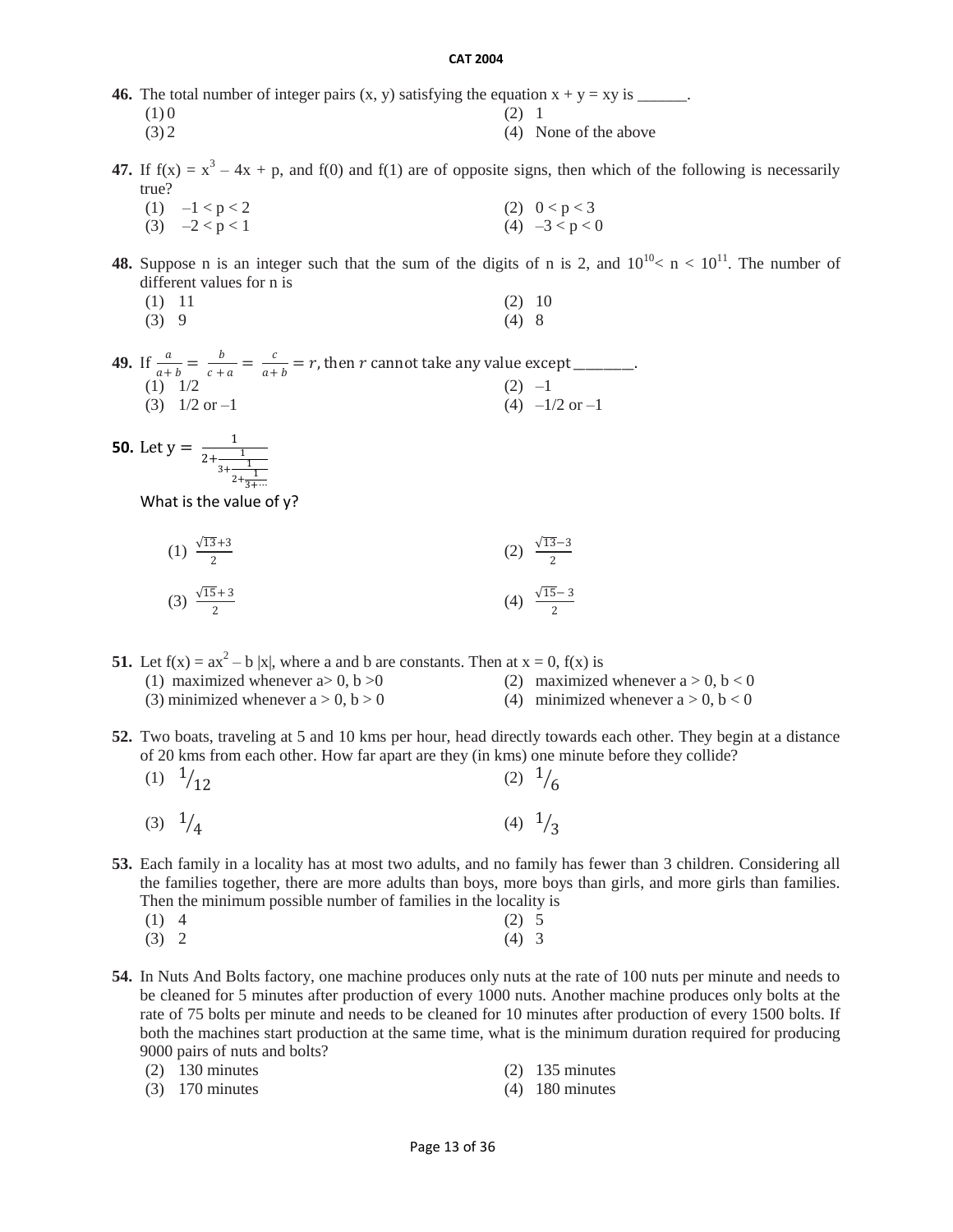- **55.** A rectangular sheet of paper, when halved by folding it at the mid-point of its longer side, results in a rectangle, whose longer and shorter sides are in the same proportion as the longer and shorter sides of the original rectangle. If the shorter side of the original rectangle is 2, what is the area of the smaller rectangle?
	- (1)  $4\sqrt{2}$  (2)  $2\sqrt{2}$
	-

(3)  $\sqrt{2}$  (4) None of the above

*DIRECTIONS for Questions 56 to 58: Answer the questions on the basis of the information given below.* 

**In the adjoining figure, I and II are circles with centres P and Q respectively. The two circles touch each other and have a common tangent that touches them at points R and S respectively. This common tangent meets the line joining P and Q at O. The diameters of I and II are in the ratio 4:3. It is also known that the length of PO is 28 cm.** 



**56.** What is the ratio of the length of PQ to that of QO?

|           | $(1)$ 1:4 | $(2)$ 1:3 |  |
|-----------|-----------|-----------|--|
| $(3)$ 3:8 |           | $(4)$ 3:4 |  |
|           |           |           |  |

**57.** What is the radius of the circle II?

| $(1)$ 2 cm | $(2)$ 3 cm |
|------------|------------|
| $(3)$ 4 cm | $(4)$ 5 cm |

**58.** The length of SO is \_\_\_\_\_\_\_.

| (1) $8\sqrt{3}$ cm   | (2) $10\sqrt{3}$ cm  |
|----------------------|----------------------|
| (3) 12 $\sqrt{3}$ cm | (4) 14 $\sqrt{3}$ cm |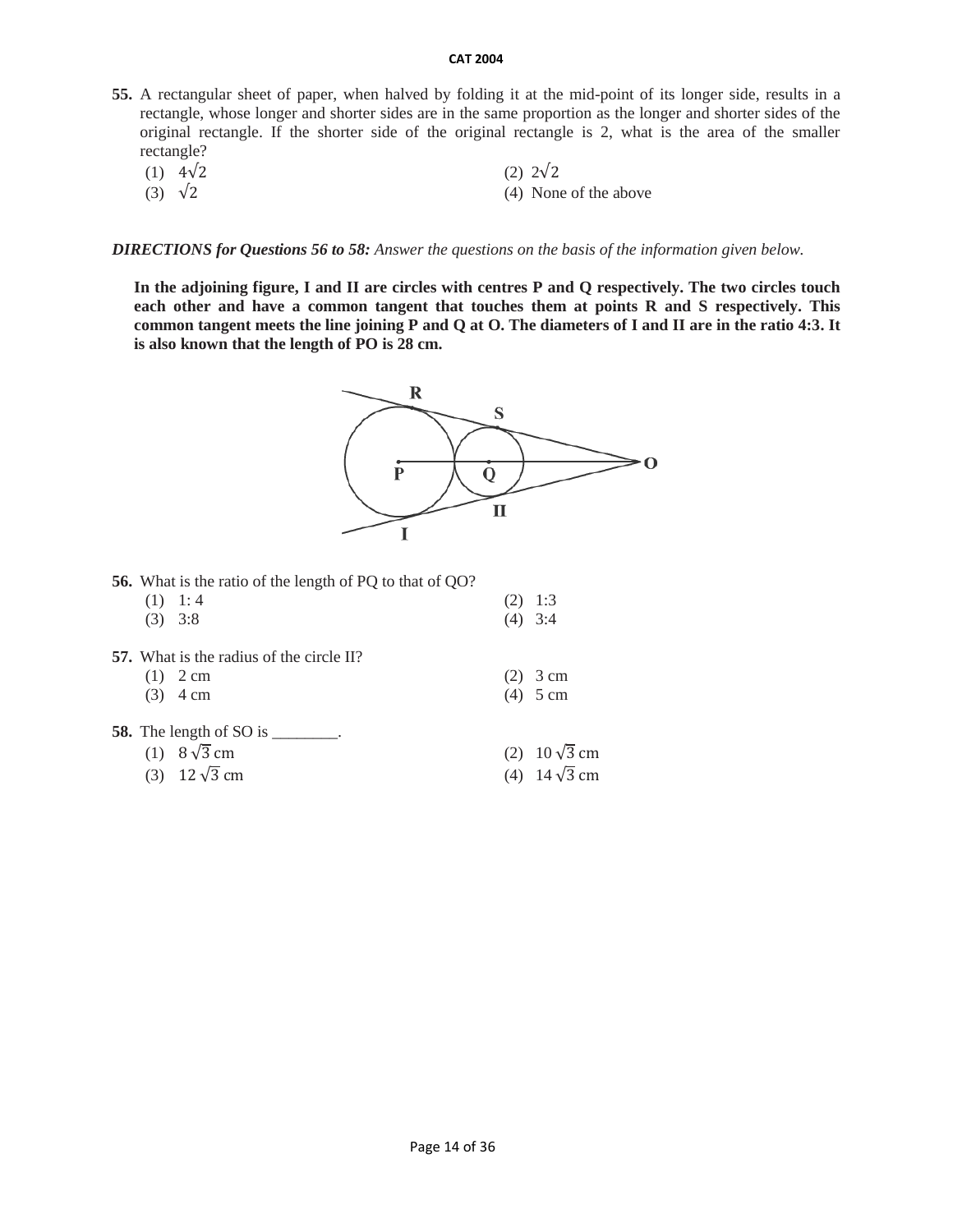# **SECTION II**

# **Sub-Section II-B Number of Questions: 15**

*DIRECTIONS for Questions 59 and 60: Answer the questions independently of each other.* 

59. In the adjoining figure, chord ED is parallel to the diameter AC of the circle. If ∠CBE = 65°, then what is the value of ∠DEC?



**60.** On a semicircle with diameter AD, chord BC is parallel to the diameter. Further, each of the chords AB and CD has length 2, while AD has length 8. What is the length of BC?



(1) 7.5 (2) 7

(3)  $7.75$  (4) None of the above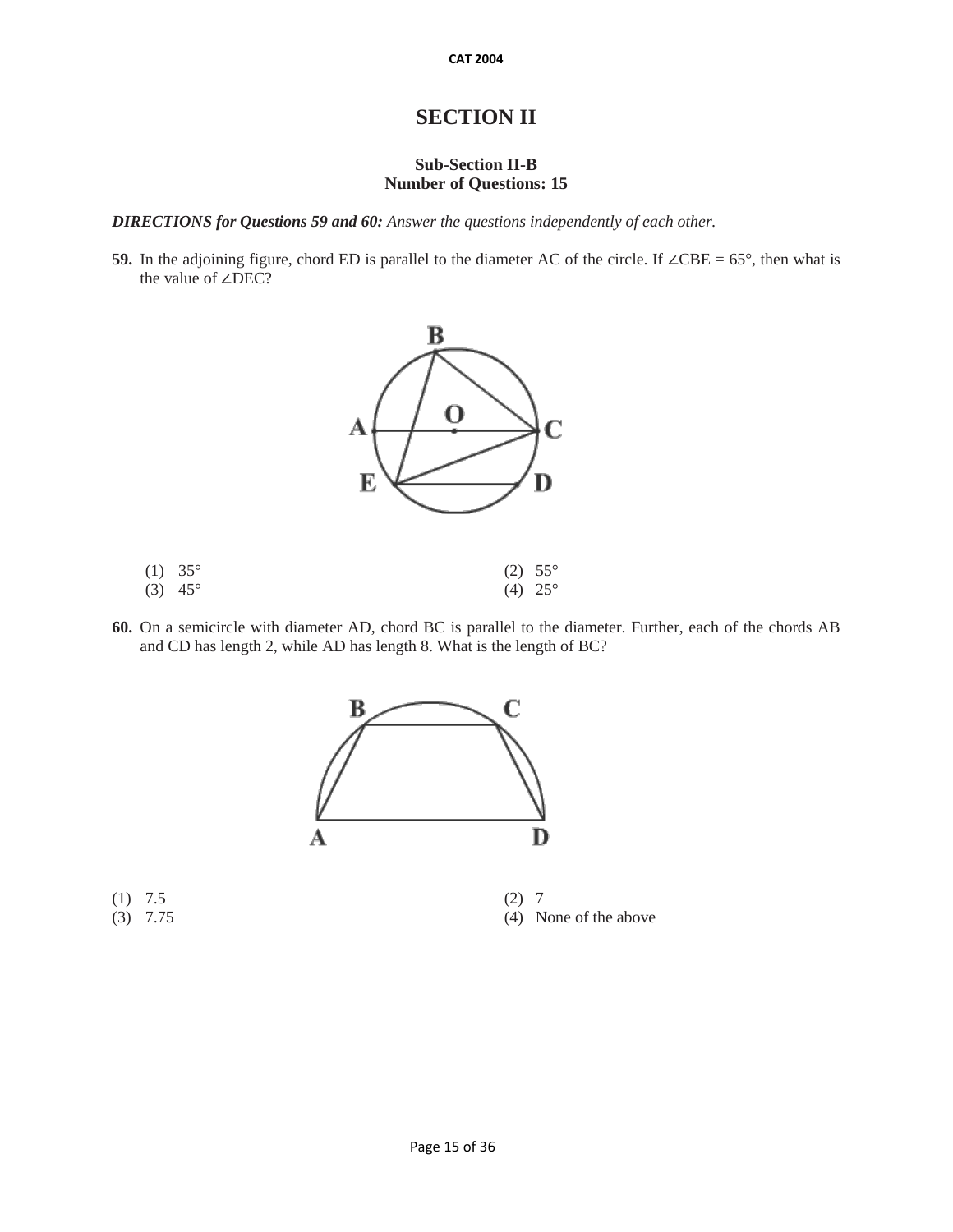*DIRECTIONS for Questions 61 and 62: Answer the questions on the basis of the information given below.* 

| $f_1(x)$ | $= \mathbf{X}$ | $0 \leq x \leq 1$ |
|----------|----------------|-------------------|
|          | $=1$           | x > 1             |
|          | $= 0$          | otherwise         |
| $f_2(x)$ | $= f_1(-x)$    | for all x         |
| f3(x)    | $=-f_2(x)$     | for all x         |
| f4(x)    | $= f_3(-x)$    | for all x         |

**61.** How many of the following products are necessarily zero for every x

| $f_1(x)f_2(x), f_2(x)f_3(x), f_2(x)f_4(x)$ ? |         |
|----------------------------------------------|---------|
| (1) 0                                        | (2) 1   |
| $(3)$ 2                                      | $(4)$ 3 |
|                                              |         |

**62.** Which of the following is necessarily true?

| $\ldots$ men of the following to hecessain, trac. |                                     |
|---------------------------------------------------|-------------------------------------|
| (1) $f_4(x) = f_1(x)$ for all x                   | (2) $f_1(x) = -f_3(-x)$ for all x   |
| (3) $f_2(-x) = f_4(x)$ for all x                  | (4) $f_1(x) + f_3(x) = 0$ for all x |

*DIRECTIONS for Questions 63 and 64: Answer the questions on the basis of the information given below.* 

**In an examination, there are 100 questions divided into three groups A, B and C such that each group contains at least one question. Each question in group A carries 1 mark, each question in group B carries 2 marks and each question in group C carries 3 marks. It is known that the questions in group A together carry at least 60% of the total marks.** 

**63.** If group B contains 23 questions, then how many questions are there in group C?

| (1) 1   |  |                          |
|---------|--|--------------------------|
| $(3)$ 3 |  | (4) Cannot be determined |

**64.** If group C contains 8 questions and group B carries at least 20% of the total marks, which of the following best describes the number of questions in group B?

| $(1)$ 11 or 12 | $(2)$ 12 or 13 |
|----------------|----------------|
| $(3)$ 13 or 14 | $(4)$ 14 or 15 |

#### *DIRECTIONS for Questions 65 to 73: Answer the questions independently of each other.*

**65.** A sprinter starts running on a circular path of radius r metres. Her average speed (in metres/minute) is πr during the first 30 seconds,  $\pi r/2$  during next one minute,  $\pi r/4$  during next 2 minutes,  $\pi r/8$  during next 4 minutes, and so on. What is the ratio of the time taken for the nth round to that for the previous round?

| $(1)$ 4  | $(2)$ 8  |  |
|----------|----------|--|
| $(3)$ 16 | $(4)$ 32 |  |

**66.** Consider the sequence of numbers  $a_1$ ,  $a_2$ ,  $a_3$ , ... to infinity where  $a_1 = 81.33$  and  $a_2 = -19$  and  $a_j = a_{j-1} - a_{j-2}$ for  $i \geq 3$ . What is the sum of the first 6002 terms of this sequence?

| $(1)$ $-100.33$ | $(2)$ $-30.00$ |
|-----------------|----------------|
| $(3)$ 62.33     | $(4)$ 119.33   |

**<sup>67.</sup>** The remainder, when  $(15^{23} + 23^{23})$  is divided by 19, is

| $(1)$ 4 | $(2)$ 15 |   |
|---------|----------|---|
|         |          | . |

(3) 0 (4) 18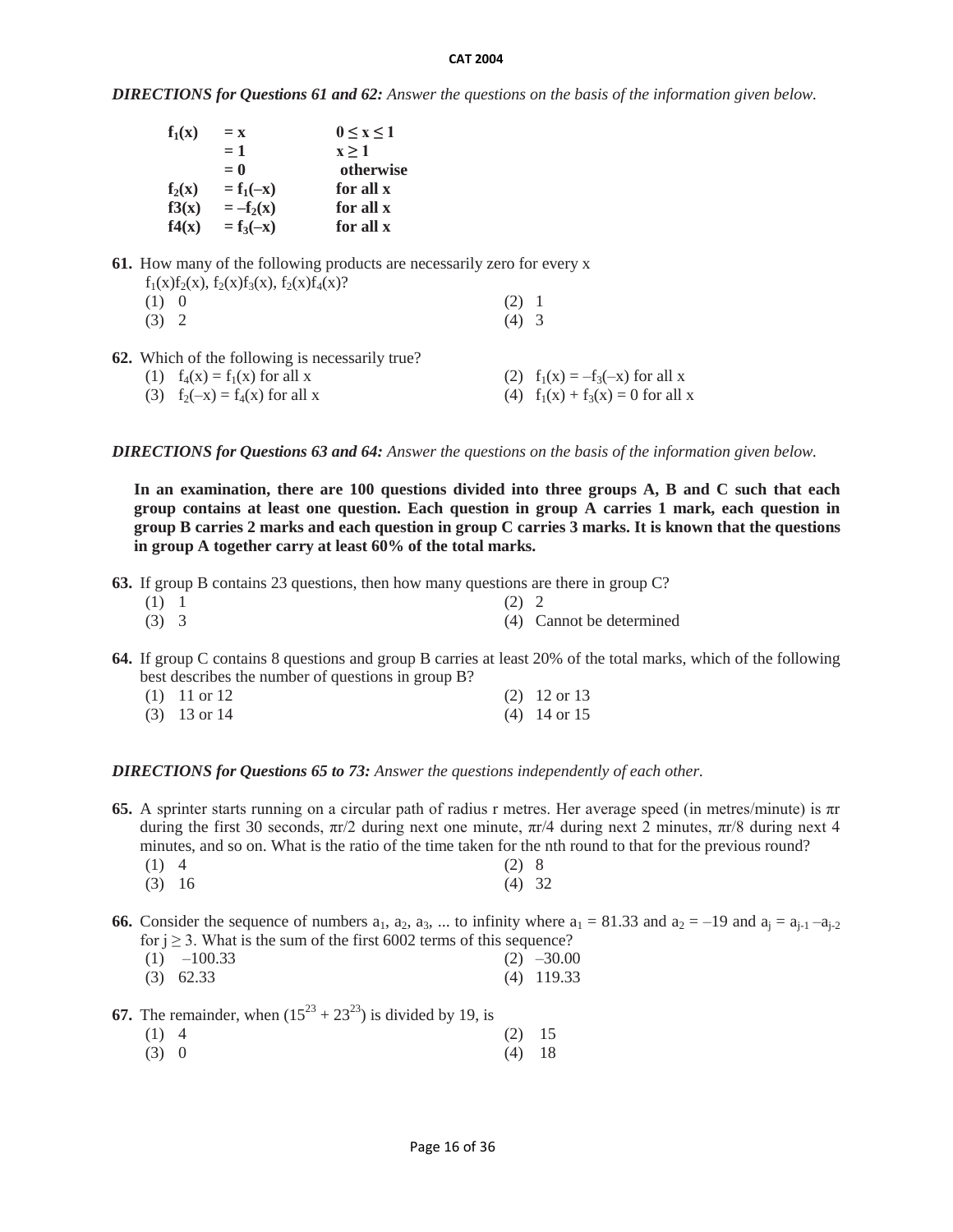**68.** In the adjoining figure, the lines represent one-way roads allowing travel only northwards or only westwards. Along how many distinct routes can a car reach point B from point A?



| $(1)$ 15 |           | $(2)$ 56 |           |
|----------|-----------|----------|-----------|
|          | $(3)$ 120 |          | $(4)$ 336 |

**69.** Let C be a circle with centre  $P_0$  and AB be a diameter of C. Suppose  $P_1$  is the mid-point of the line segment  $P_0$  B,  $P_2$  is the mid-point of the line segment  $P_1$  B and so on. Let  $C_1$ ,  $C_2$ ,  $C_3$ , ...... be circles with diameters  $P_0$   $P_1$ ,  $P_1$   $P_2$ ,  $P_2$   $P_3$  ... respectively. Suppose the circles  $C_1$   $C_2$ ,  $C_3$ , .... are all shaded. The ratio of the area of the unshaded portion of C to that of the original circle C is

- (1) 8:9 (2) 9:10
- (3) 10:11 (4) 11:12
- **70.** Let  $u = (log_2 x)^2 6 log_2 x + 12$  where x is a real number. Then the equation  $x^u = 256$ , has
	- (1) no solution for x (2) exactly one solution for x
	- (3) exactly two distinct solutions for x (4) exactly three distinct solutions for x
- -
- 
- **71.** A new flag is to be designed with six vertical stripes using some or all of the colours yellow, green, blue and red. Then, the number of ways this can be done such that no two adjacent stripes have the same colour is

|                             | $(1)$ 12 × 81 | $(2)$ 16 $\times$ 192 |       |
|-----------------------------|---------------|-----------------------|-------|
| $\sim$ $\sim$ $\sim$ $\sim$ |               |                       | - - - |

- (3)  $20 \times 125$  (4)  $24 \times 216$
- **72.** If the lengths of diagonals DF, AG and CE of the cube shown in the adjoining figure are equal to the three sides of a triangle, then the radius of the circle circumscribing that triangle will be



- 
- (1) equal to the side of the cube (2)  $\sqrt{3}$  times the side of the cube
- (3)  $\frac{1}{\sqrt{2}}$  times the side of the cube
- $(4)$  impossible to find from the given information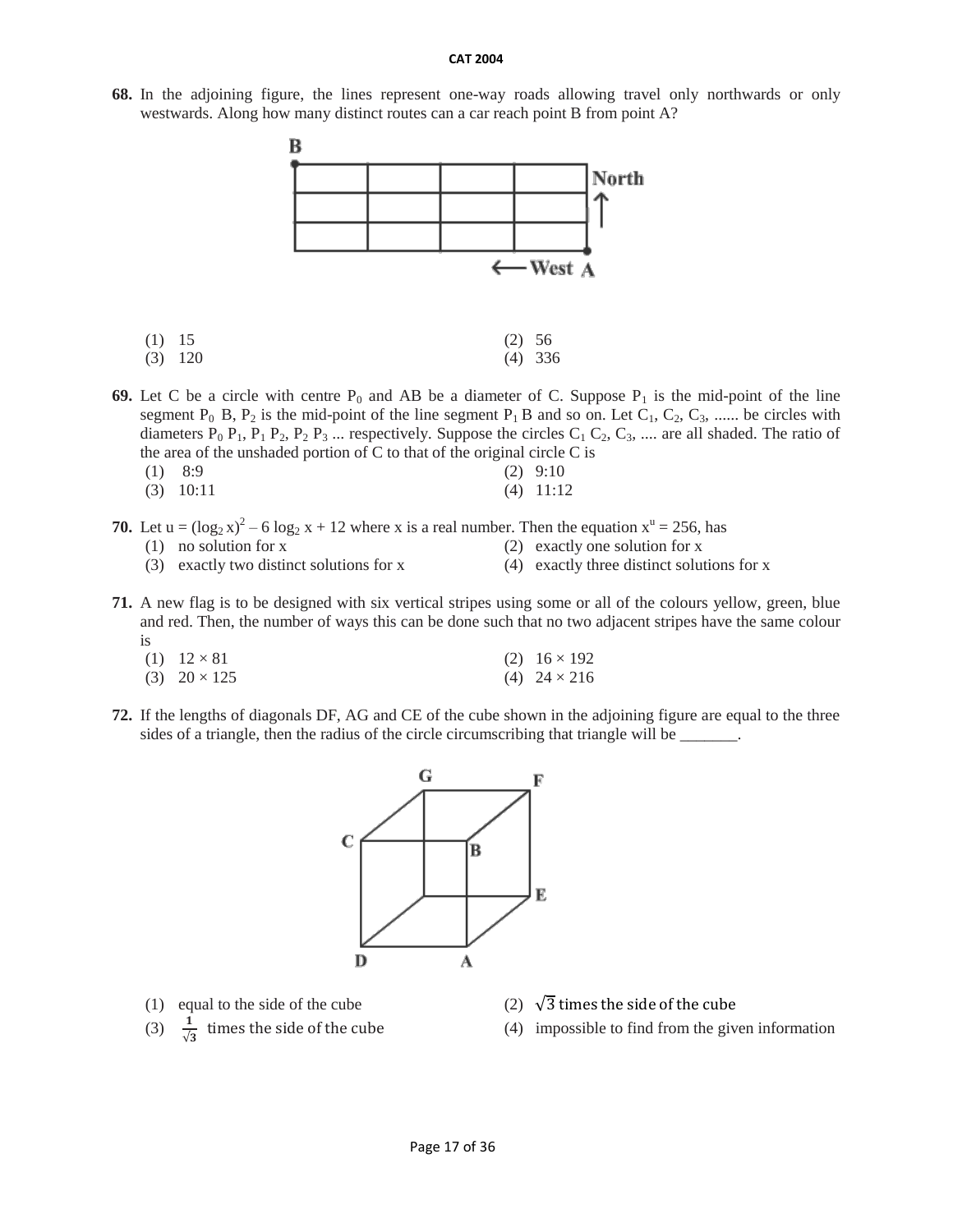**73.** A circle with radius 2 is placed against a right angle. Another smaller circle is also placed as shown in the adjoining figure. What is the radius of the smaller circle?



- 
- (1)  $3 2\sqrt{2}$  (2)  $4 2\sqrt{2}$ (3)  $7 - 4\sqrt{2}$  (4)  $6 - 4\sqrt{2}$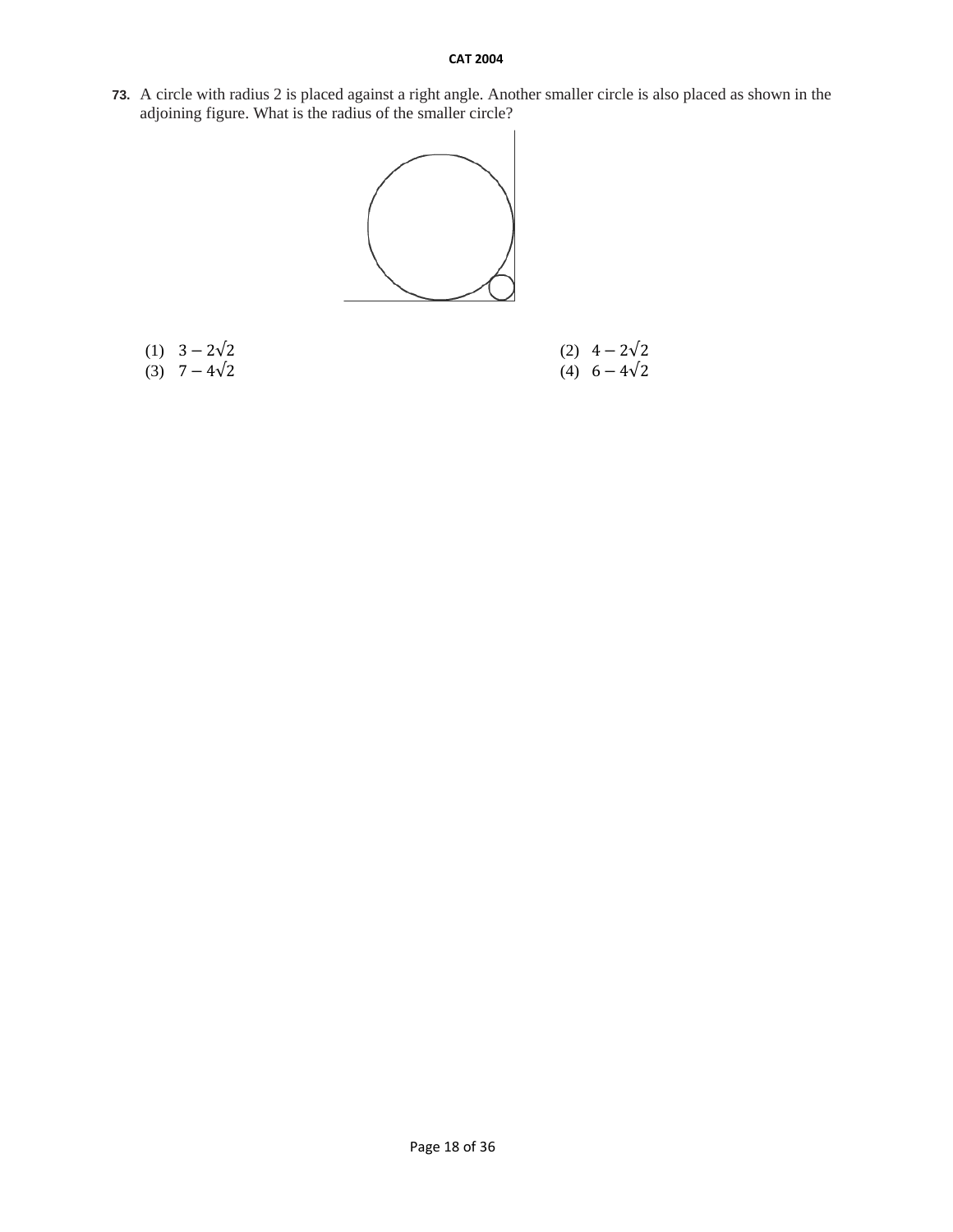# **SECTION III**

## **Sub-Section III-A Number of Questions: 45**

*DIRECTIONS for Questions 74 to 83: Fill up the blanks, numbered [74], [75] ...up to [83], in the two passages below with the most appropriate word from the options given for each blank.* 

At that time the White House was as serene as a resort hotel out of season. The corridors were [**74**]. In the various offices, [**75**] gray men in waistcoats talked to one another in low-pitched voices. The only color, or choler, curiously enough, was provided by President Eisenhower himself. Apparently, his [**76**] was easily set off; he scowled when he [**77**] the corridors.

**74.**

**75.**

**76.**

**77.**

| striking<br>(1)<br>$(3)$ empty  | hollow<br>(2)<br>white<br>(4)     |  |
|---------------------------------|-----------------------------------|--|
| $(1)$ quiet<br>$(3)$ loud       | faded<br>(2)<br>(4)<br>stentorian |  |
| $(1)$ laughter<br>Humour<br>(3) | (2) curiosity<br>(4)<br>temper    |  |

| $(1)$ paced | (2) strolled |
|-------------|--------------|
| (3) stormed | (4) prowled  |

"Between the year 1946 and the year 1955, I did not file any income tax returns." With that [**78**] statement, Ramesh embarked on an account of his encounter with the Income Tax Department. "I originally owed Rs. 20,000 in unpaid taxes. With [**79**] and [**80**], the 20,000 became 60,000. The Income Tax Department then went into action, and I learned firsthand just how much power the Tax Department wields. Royalties and trust funds can be [**81**]; automobiles may be [**82**], and auctioned off. Nothing belongs to the [**83**] until the case is settled."

## **78.**

**79.**

**80.**

| $(1)$ devious | $(2)$ blunt     |
|---------------|-----------------|
| $(3)$ tactful | (4) pretentious |
|               |                 |
| Interest      | (2)             |
| (1)           | taxes           |

| $\sim$        |               |
|---------------|---------------|
| (3) principal | $(4)$ returns |

|            | (1) sanctions | $(2)$ refunds |
|------------|---------------|---------------|
| $(3)$ fees |               | $(4)$ fines   |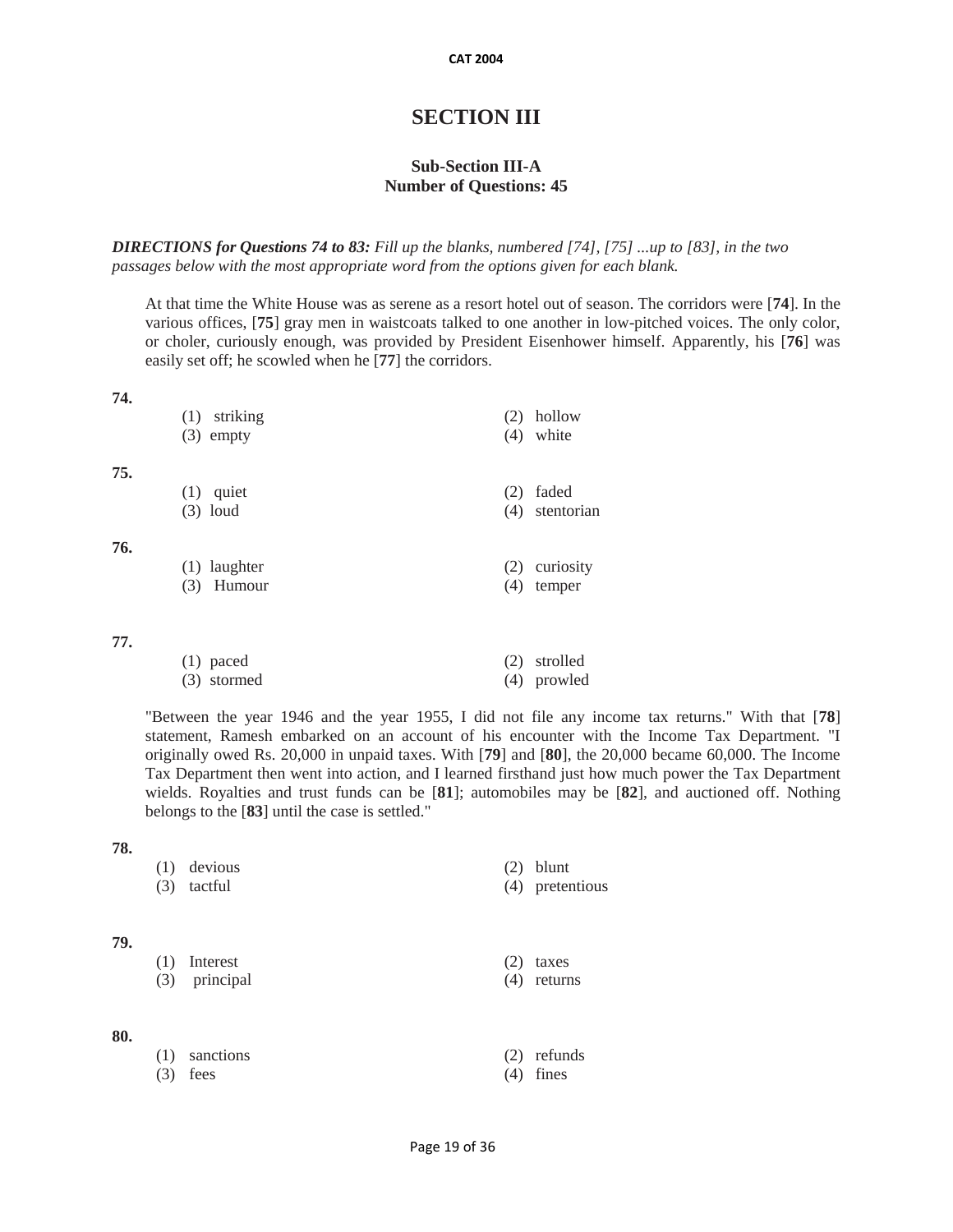# **81.**

|     | (1)<br>(3) | closed<br>attached | (2) | detached<br>(4) impounded |
|-----|------------|--------------------|-----|---------------------------|
| 82. | (1)        | smashed            | (2) | seized                    |
|     | (3)        | dismantled         | (4) | frozen                    |
| 83. | (1)        | purchaser          | (2) | victim                    |
|     | (3)        | investor           | (4) | offender                  |

*DIRECTIONS for Questions 84 to 86: Identify the incorrect sentence or sentences.* 

## **84.**

A. Harish told Raj to plead guilty.

B. Raj pleaded guilty of stealing money from the shop.

- C. The court found Raj guilty of all the crimes he was charged with.
- D. He was sentenced for three years in jail.

| $(1)$ A and C     | $(2)$ B and D     |
|-------------------|-------------------|
| $(3)$ A, C, and D | $(4)$ B, C, and D |

## **85.**

- A. Last Sunday, Archana had nothing to do.
- B. After waking up, she lay on the bed thinking of what to do.
- C. At 11 o'clock she took shower and got ready.
- D. She spent most of the day shopping.

| $(1)$ B and C | $(2)$ C |                   |
|---------------|---------|-------------------|
| $(3)$ A and B |         | $(4)$ B, C, and D |

# **86.**

- A. It was a tough situation and Manasi was taking pains to make it better.
- B. Slowly her efforts gave fruit and things started improving.
- C. Everyone complemented her for her good work.
- D. She was very happy and thanked everyone for their help.

| $(1)$ A |               | $(2)$ D |               |
|---------|---------------|---------|---------------|
|         | $(3)$ B and C |         | $(4)$ A and C |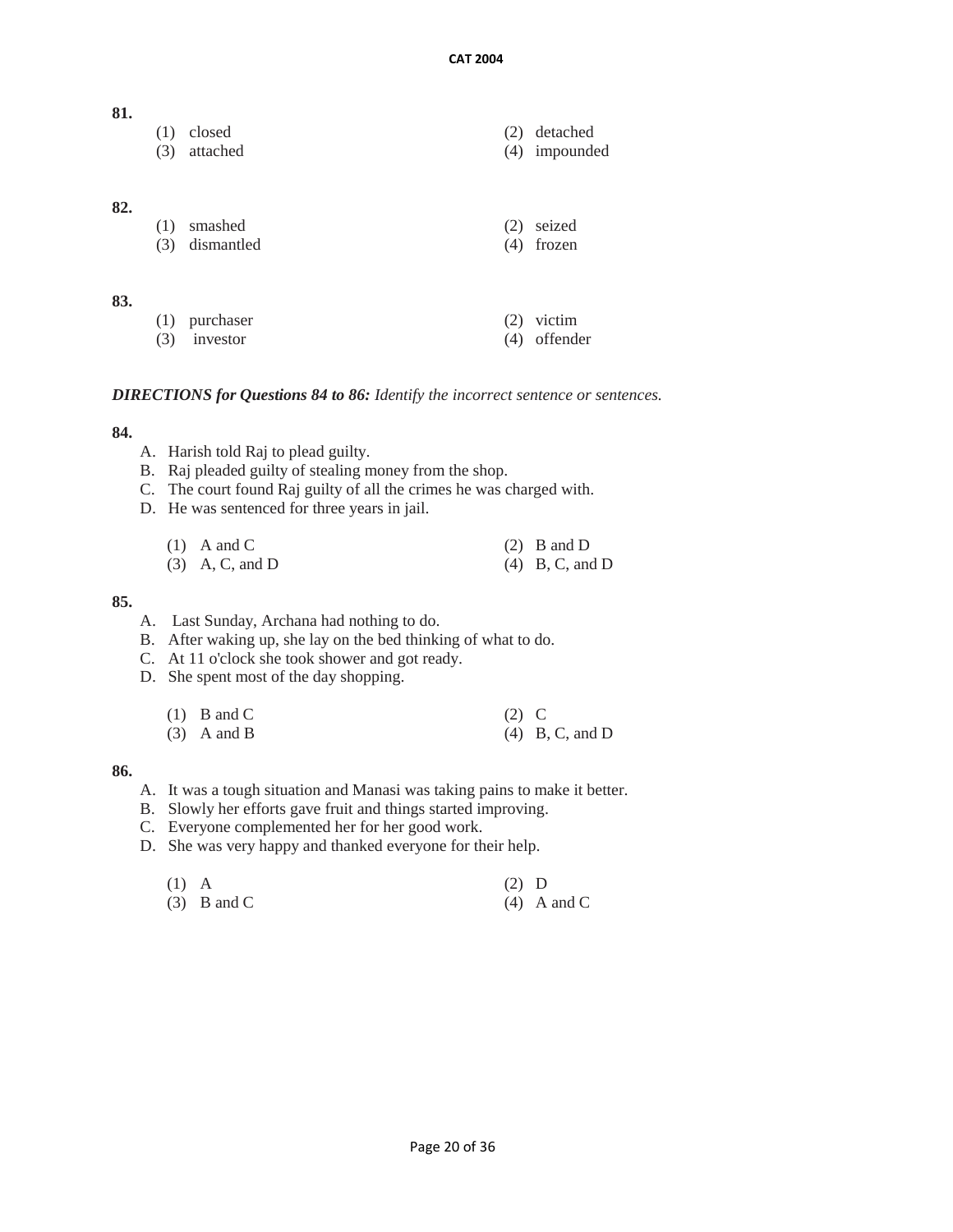*DIRECTIONS for Questions 87 to 89: Each statement has a part missing. Choose the best option from the four options given below the statement to make up the missing part.* 

- **87.** The ancient Egyptians believed..... so that when these objects were magically reanimated through the correct rituals, they would be able to function effectively.
	- (1) that it was essential that things they portrayed must have every relevant feature shown as clearly as possible
	- (2) it was essential for things they portray to have had every relevant feature shown as clearly as possible,
	- (3) it was essential that the things they portrayed had every relevant feature shown as clearly as possible,
	- (4) that when they portrayed things, it should have every relevant feature shown as clearly as possible

**88.** Archaeologists believe that the pieces of red-ware pottery excavated recently near Bhavnagar and..... shed light on a hitherto dark 600-year period in the Harappan history of Gujarat.

- (1) estimated with a reasonable certainty as being about 3400 years old,
- (2) are estimated reasonably certain to be about 3400 years old
- (3) estimated at about 3400 years old with reasonable certainty,
- (4) estimated with reasonable certainty to be about 3400 years old,
- **89.** Many people suggest..... and still others would like to convince people not to buy pirated cassettes.
	- (1) to bring down audiocassette prices to reduce the incidence of music piracy, others advocate strong legal action against the offenders,
	- (2) bringing down audiocassette prices to reduce the incidents of music piracy, others are advocating strong legal action against offenders,
	- (3) bringing down audiocassette prices to reduce the incidence of music piracy, others advocate strong legal action against offenders,
	- (4) audiocassette prices to be brought down to reduce incidence of music piracy, others advocate that strong legal action must be taken against offenders,

## *DIRECTIONS for Questions 90 to 92: In each question, the word at the top of the table is used in four different ways, numbered 1 to 4. Choose the option in which the usage of the word is INCORRECT or INAPPROPRIATE.*

# **90. BOLT**

| The shopkeeper showed us a bolt of fine silk.                            |
|--------------------------------------------------------------------------|
| 2 As he could not move, he made a bolt for the gate.                     |
| 3 Could you please bolt the door?                                        |
| The thief was arrested before he could bolt from the scene of the crime. |
|                                                                          |

# **91. PASSING**

| She did not have passing marks in mathematics.                              |
|-----------------------------------------------------------------------------|
| The mad woman was cursing everybody passing her on the road.                |
| At the birthday party all the children enjoyed a game of passing the parcel |
| A passing taxi was stopped to rush the accident victim to the hospital.     |

# **92. FALLOUT**

| Nagasaki suffered from the fallout of nuclear radiation.                                      |
|-----------------------------------------------------------------------------------------------|
| People believed that the political fallout of the scandal would be insignificant.             |
| Who can predict the environmental fallout of the WTO agreements?                              |
| The headmaster could not understand the fallout of several of his good students at the public |
| examination.                                                                                  |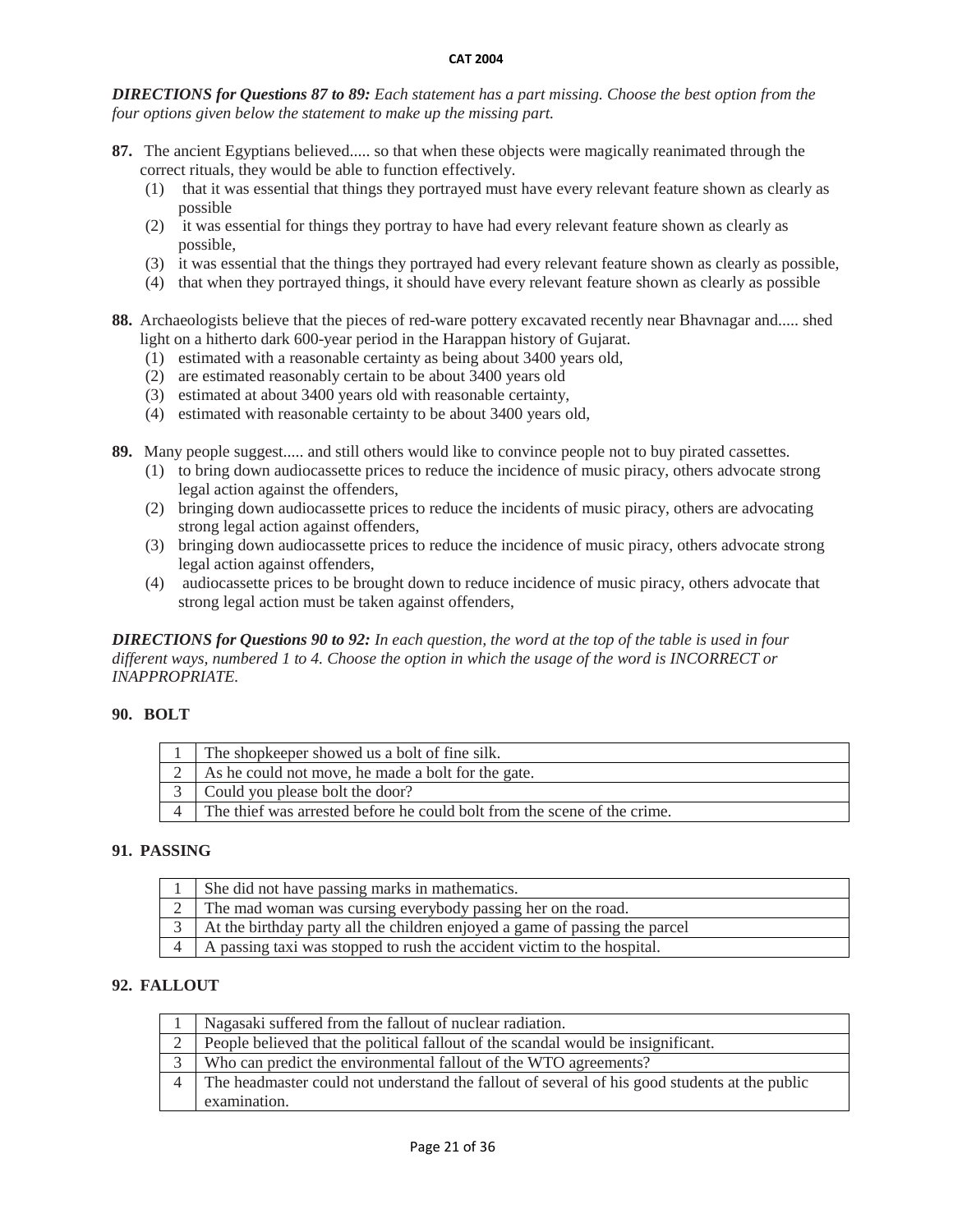*DIRECTIONS for Questions 93 to 95: The sentences given in each question, when properly sequenced, form a coherent paragraph. Each sentence is labelled with a letter. Choose the most logical order of sentences from among the given choices to construct a coherent paragraph.* 

## **93.**

- A. The two neighbours never fought each other.
- B. Fights involving three male fiddler crabs have been recorded, but the status of the participants was unknown.
- C. They pushed or grappled only with the intruder.
- D. We recorded 17 cases in which a resident that was fighting an intruder was joined by an immediate neighbour, an ally.
- E. We therefore tracked 268 intruder males until we saw them fighting a resident male.
	- (1) BEDAC (2) DEBAC
		-
	- (3) BDCAE (4) BCEDA
		-

## **94.**

- A. He felt justified in bypassing Congress altogether on a variety of moves.
- B. At times he was fighting the entire Congress.
- C. Bush felt he had a mission to restore power to the presidency.
- D. Bush was not fighting just the democrats.
- E. Representative democracy is a messy business, and a CEO of the White House does not like a legislature of second guessers and time wasters.
	- (1) CAEDB (2) DBAEC (3) CEADB (4) ECDBA

## **95.**

- A. In the west, Allied Forces had fought their way through southern Italy as far as Rome.
- B. In June 1944 Germany's military position in World War Two appeared hopeless.
- C. In Britain, the task of amassing the men and materials for the liberation of northern Europe had been completed.
- D. The Red Army was poised to drive the Nazis back through Poland.
- E. The situation on the eastern front was catastrophic.

| $(1)$ EDACB | $(2)$ BEDAC |
|-------------|-------------|
| $(3)$ BDECA | $(4)$ CEDAB |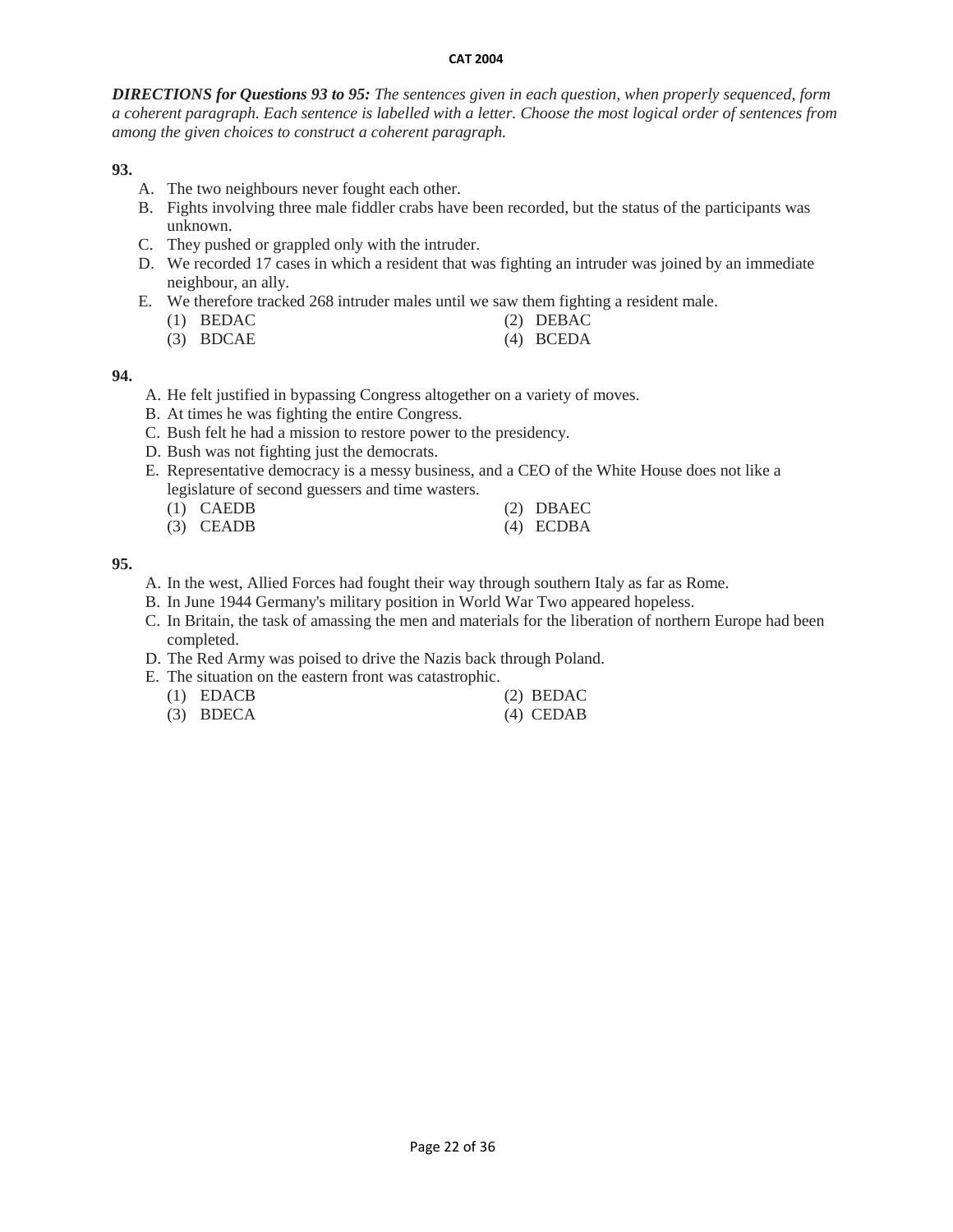*DIRECTIONS for Questions 96 and 97: Four alternative summaries are given below each text. Choose the option that best captures the essence of the text.* 

- **96.** You seemed at first to take no notice of your school-fellows, or rather to set yourself against them because they were strangers to you. They knew as little of you as you did of them; this would have been the reason for their keeping aloof from you as well, which you would have felt as a hardship. Learn never to conceive a prejudice against others because you know nothing of them. It is bad reasoning, and makes enemies of half the world. Do not think ill of them till they behave ill to you; and then strive to avoid the faults which you see in them. This will disarm their hostility sooner than pique or resentment or complaint.
	- (1) The discomfort you felt with your school fellows was because both sides knew little of each other. You should not complain unless you find others prejudiced against you and have attempted to carefully analyze the faults you have observed in them.
	- (2) The discomfort you felt with your school fellows was because both sides knew little of each other. Avoid prejudice and negative thoughts till you encounter bad behaviour from others, and then win them over by shunning the faults you have observed.
	- (3) You encountered hardship amongst your school fellows because you did not know them well. You should learn to not make enemies because of your prejudices irrespective of their behaviour towards you.
	- (4) You encountered hardship amongst your school fellows because you did not know them well. You should learn to not make enemies because of your prejudices unless they behave badly with you.
- **97.** The human race is spread all over the world, from the polar regions to the tropics. The people of whom it is made up eat different kinds of food, partly according to the climate in which they live, and partly according to the kind of food which their country produces. In hot climates, meat and fat are not much needed; but in the Arctic regions they seem to be very necessary for keeping up the heat of the body. Thus, in India, people live chiefly on different kinds of grains, eggs, milk, or sometimes fish and meat. In Europe, people eat more meat and less grain. In the Arctic regions, where no grains and fruits are produced, the Eskimo and other races live almost entirely on meat and fish.
	- (1) Food eaten by people in different regions of the world depends on the climate and produce of the region, and varies from meat and fish in the Arctic to predominantly grains in the tropics.
	- (2) Hot climates require people to eat grains while cold regions require people to eat meat and fish.
	- (3) In hot countries people eat mainly grains while in the Arctic, they eat meat and fish because they cannot grow grains.
	- (4) While people in Arctic regions like meat and fish and those in hot regions like India prefer mainly grains, they have to change what they eat depending on the local climate and the local produce.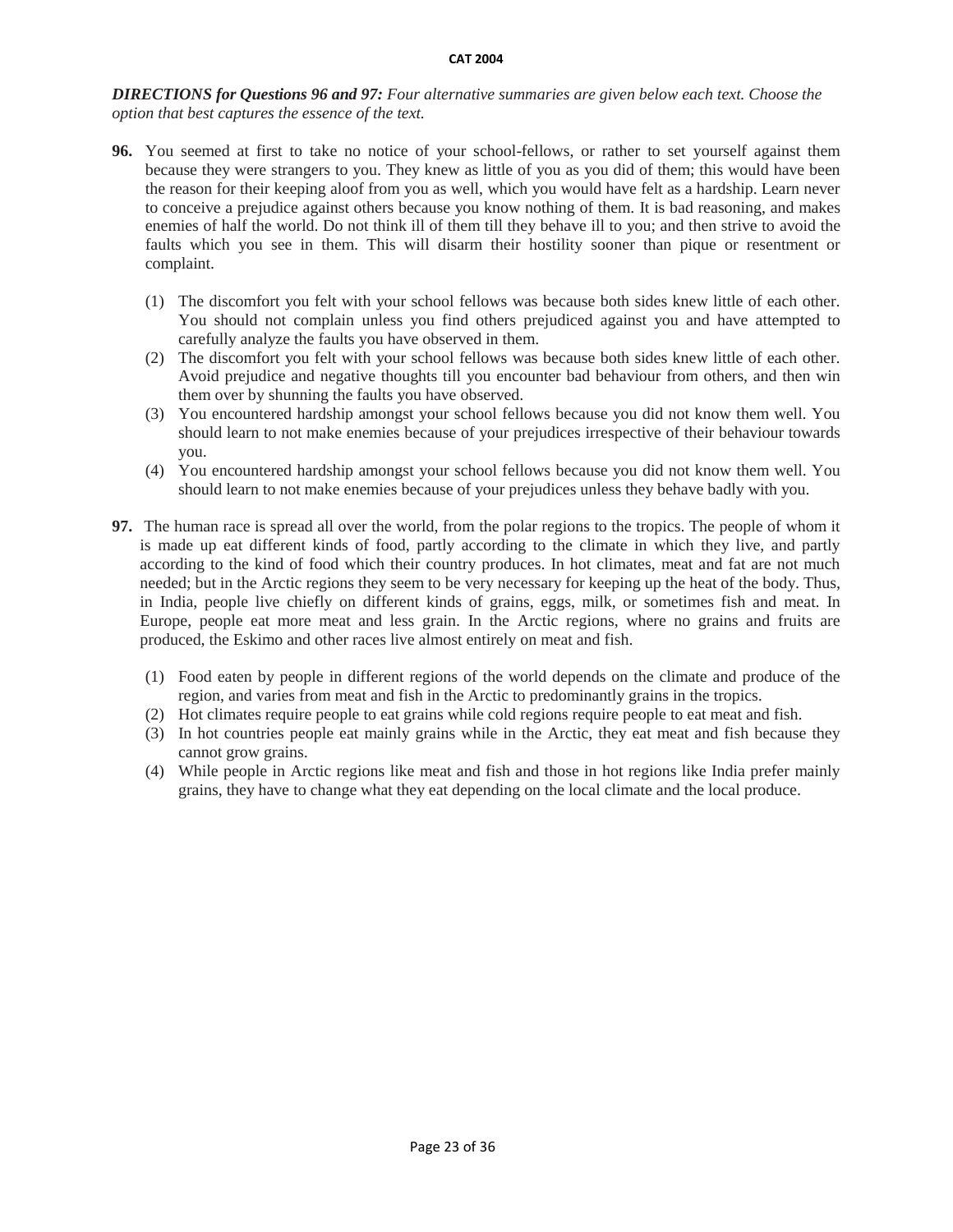*DIRECTIONS for Questions 98 to 118: Each of the five passages given below is followed by a set of questions. Choose the best answer to each question.* 

## **PASSAGE I**

Recently I spent several hours sitting under a tree in my garden with the social anthropologist William Ury, a Harvard University professor who specializes in the art of negotiation and wrote the bestselling book, *Getting to Yes*. He captivated me with his theory that tribalism protects people from their fear of rapid change. He explained that the pillars of tribalism that humans rely on for security would always counter any significant cultural or social change. In this way, he said, change is never allowed to happen too fast. Technology, for example, is a pillar of society. Ury believes that every time technology moves in a new or radical direction, another pillar such as religion or nationalism will grow stronger - in effect, the traditional and familiar will assume greater importance to compensate for the new and untested. In this manner, human tribes avoid rapid change that leaves people insecure and frightened.

But we have all heard that nothing is as permanent as change. Nothing is guaranteed. Pithy expressions, to be sure, but no more than clichés. As Ury says, people don't live that way from day-to-day. On the contrary, they actively seek certainty and stability. They want to know they will be safe.

Evert so, we scare ourselves constantly with the idea of change. An IBM CEO once said: ‗We only re-structure for a good reason, and if we haven't re-structured in a while, that's a good reason.' We are scared that competitors, technology and the consumer will put us out of business – so we have to change all the time just to stay alive. But if we asked our fathers and grandfathers, would they have said that they lived in a period of little change? Structure may not have changed much. It may just be the speed with which we do things.

Change is over-rated, anyway. Consider the automobile. It's an especially valuable example, because the auto industry has spent tens of billions of dollars on research and product development in the last 100 years. Henry Ford's first car had a metal chassis with an internal combustion, gasoline-powered engine, four wheels with rubber tyres, a foot operated clutch assembly and brake system, a steering wheel, and four seats, and it could safely do 18 miles per hour. A hundred years and tens of thousands of research hours later, we drive cars with a metal chassis with an internal combustion, gasoline-powered engine, four wheels with rubber tyres, a foot operated clutch assembly and brake system, a steering wheel, four seats – and the average speed in London in 2001 was 17.5 miles per hour!

That's not a hell of a lot of return for the money. Ford evidently doesn't have much to teach us about change. The fact that they're still manufacturing cars is not proof that Ford Motor Co. is a sound organization, just proof that it takes very large companies to make cars in great quantities – making for an almost impregnable entry barrier. Fifty years after the development of the jet engine, planes are also little changed. They've grown bigger, wider and can carry more people. But those are incremental, largely cosmetic changes.

Taken together, this lack of real change has come to mean that in travel – whether driving or flying – time and technology have not combined to make things much better. The safety and design have of course accompanied the times and the new volume of cars and flights, but nothing of any significance has changed in the basic assumptions of the final product.

At the same time, moving around in cars or aeroplanes becomes less and less efficient all the time. Not only has there been no great change, but also both forms of transport have deteriorated as more people clamour to use them. The same is true for telephones, which took over hundred years to become mobile, or photographic film, which also required an entire century to change.

 The only explanation for this is anthropological. Once established in calcified organizations, humans do two things: sabotage changes that might render people dispensable, and ensure industry-wide emulation. In the 1960s, German auto companies developed plans to scrap the entire combustion engine for an electrical design. (The same existed in the 1970s in Japan, and in the 1980s in France.) So for 40 years we might have been free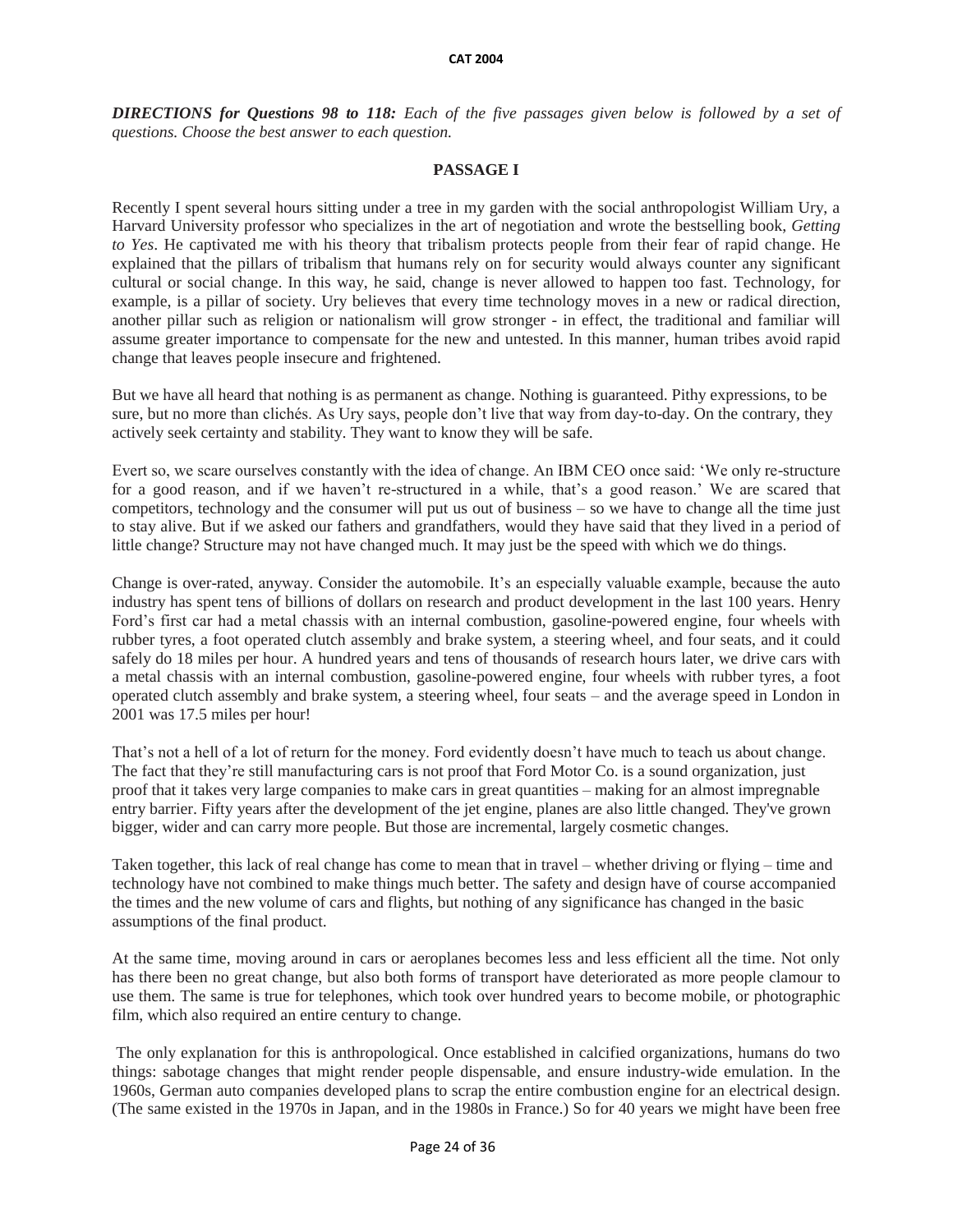of the wasteful and ludicrous dependence on fossil fuels. Why didn't it go anywhere? Because auto executives understood pistons and carburettors, and would be loath to cannibalize their expertise, along with most of their factories.

**98.** According to the passage, which of the following statements is true?

- (1) Executives of automobile companies are inefficient and ludicrous.
- (2) The speed at which an automobile is driven in a city has not changed much in a century.
- (3) Anthropological factors have fostered innovation in automobiles by promoting use of new technologies.
- (4) Further innovation in jet engines has been more than incremental.
- **99.** Which of the following views does the author fully support in the passage?
	- (1) Nothing is as permanent as change.
	- (2) Change is always rapid.
	- (3) More money spent on innovation leads to more rapid change.
	- (4) Over decades, structural change has been incremental.
- **100.** Which of the following best describes one of the main ideas discussed in the passage?
	- (1) Rapid change is usually welcomed in society.
	- (2) Industry is not as innovative as it is made out to be.
	- (3) We should have less change than what we have now.
	- (4) Competition spurs companies into radical innovation.
- **101.** According to the passage, the reason why we continued to be dependent on fossil fuels is that:
	- (1) Auto executives did not wish to change.
	- (2) No alternative fuels were discovered.
	- (3) Change in technology was not easily possible.
	- (4) German, Japanese and French companies could not come up with new technologies.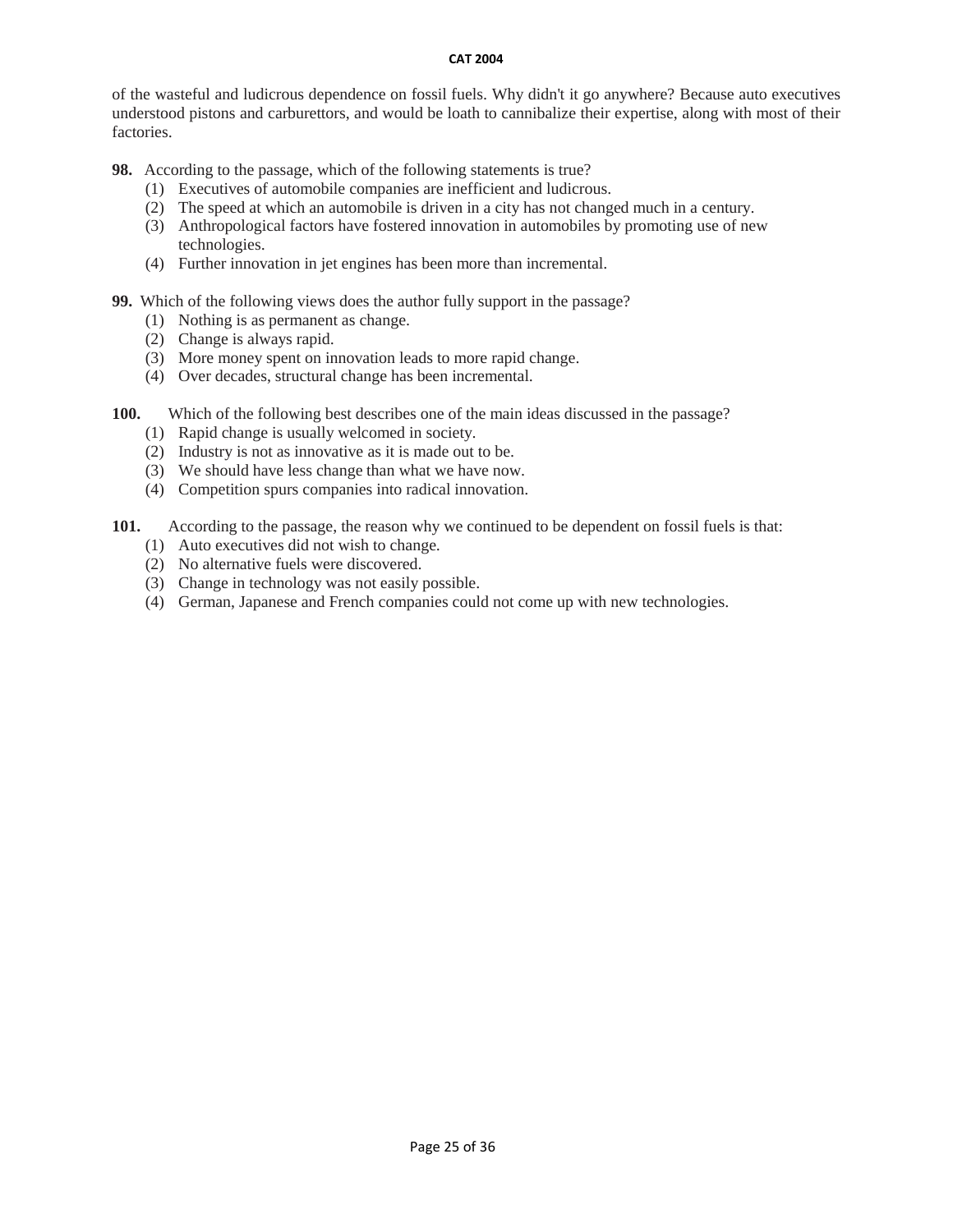## **PASSAGE II**

The painter is now free to paint anything he chooses. There are scarcely any forbidden subjects, and today everybody is prepared to admit that a painting of some fruit can be as important as a painting of a hero dying. The Impressionists did as much as anybody to win this previously unheard-of freedom for the artist. Yet, by the next generation, painters began to abandon the subject altogether, and began to paint abstract pictures. Today the majority of pictures painted are abstract.

Is there a connection between these two developments? Has art gone abstract because the artist is embarrassed by his freedom? Is it that, because he is free to paint anything, he doesn't know what to paint? Apologists for abstract art often talk of it as the art of maximum freedom. But could this be the freedom of the desert island? It would take too long to answer these questions properly. I believe there is a connection. Many things have encouraged the development of abstract art. Among them has been the artists' wish to avoid the difficulties of finding subjects when all subjects are equally possible.

I raise the matter now because I want to draw attention to the fact that the painter's choice of a subject is a far more complicated question than it would at first seem. A subject does not start with what is put in front of the easel or with something which the painter happens to remember. A subject starts with the painter deciding he would like to paint such-and-such because for some reason or other he finds it meaningful. A subject begins when the artist selects something for *special mention*. (What makes it special or meaningful may seem to the artist to be purely visual—its colours or its form.) When the subject has been selected, the function of the painting itself is to communicate and justify the significance of that selection.

It is often said today that subject matter is unimportant. But this is only a reaction against the excessively literary and moralistic interpretation of subject matter in the nineteenth century. In truth the subject is literally the beginning and end of a painting. The painting begins with a selection (I will paint this and not everything else in the world); it is finished when that selection is justified (now you can see all that I saw and felt in this and how it is more than merely itself).

Thus, for a painting to succeed it is essential that the painter and his public agree about what is significant. The subject may have a personal meaning for the painter or individual spectator; but there must also be the possibility of their agreement on its general meaning. It is at this point that the culture of the society and period in question precedes the artist and his art. Renaissance art would have meant nothing to the Aztecs—and vice versa. If, to some extent, a few intellectuals can appreciate them both today it is because their culture is an historical one: its inspiration is history and therefore it can include within itself, in principle if not in every particular, all known developments to date.

When a culture is secure and certain of its values, it presents its artists with subjects. The general agreement about what is significant is so well established that the significance of a particular subject accrues and becomes traditional. This is true, for instance, of reeds and water in China, of the nude body in Renaissance, of the animal in Africa. Furthermore, in such cultures the artist is unlikely to be a free agent: he will be employed *for the sake of particular subjects*, and the problem, as we have just described it, will not occur to him.

When a culture is in a state of disintegration or transition the freedom of the artist increases—but the question of subject matter becomes problematic for him: he, himself, has to choose for society. This was at the basis of all the increasing crises in European art during the nineteenth century. It is too often forgotten how many of the art scandals of that time were provoked by the choice of subject (Gericault, Courbet, Daumier, Degas, Lautrec, Van Gogh, etc.).

By the end of the nineteenth century there were, roughly speaking, two ways in which the painter could meet this challenge of deciding what to paint and so choosing for society. Either he identified himself with the people and so allowed their lives to dictate his subjects to him; or he had to find his subjects within himself as painter. By *people* I mean everybody except the bourgeoisie. Many painters did of course work for the bourgeoisie according to their copy-book of approved subjects, but all of them, filling the Salon and the Royal Academy year after year, are now forgotten, buried under the hypocrisy of those they served so sincerely.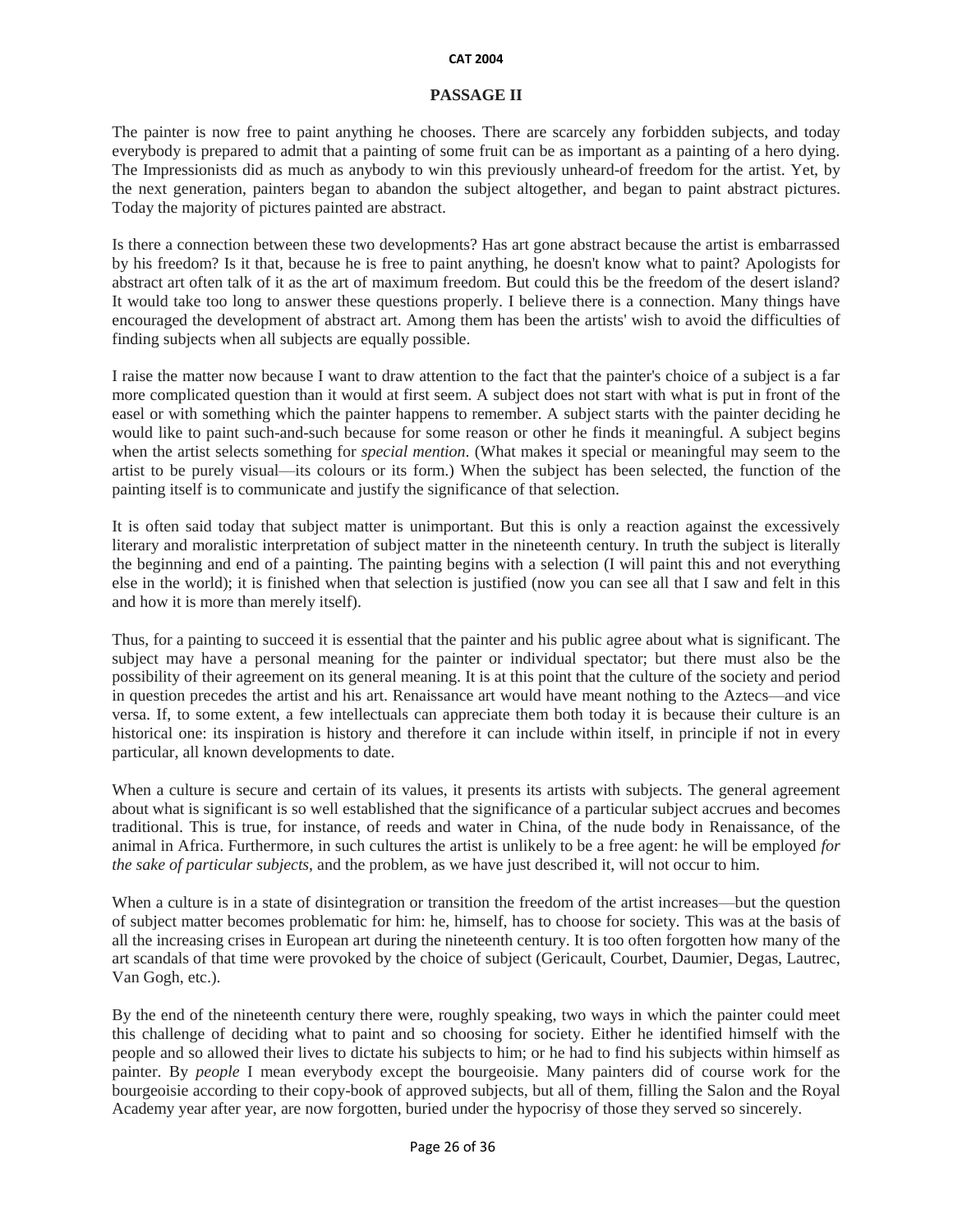- **102.** When a culture is insecure, the painter chooses his subject on the basis of:
	- (1) The prevalent style in the society of his time.
	- (2) Its meaningfulness to the painter.
	- (3) What is put in front of the easel.
	- (4) Past experience and memory of the painter.
- **103.** In the sentence, "I believe there is a connection" (second paragraph), what two developments is the author referring to?
	- (1) Painters using a dying hero and using a fruit as a subject of painting.
	- (2) Growing success of painters and an increase in abstract forms.
	- (3) Artists gaining freedom to choose subjects and abandoning subjects altogether.
	- (4) Rise of Impressionists and an increase in abstract forms.
- **104.** Which of the following is NOT necessarily among the attributes needed for a painter to succeed:
	- (1) The painter and his public agree on what is significant.
	- (2) The painting is able to communicate and justify the significance of its subject selection.
	- (3) The subject has a personal meaning for the painter.
	- (4) The painting of subjects is inspired by historical developments.
- **105.** In the context of the passage, which of the following statements would NOT be true?
	- (1) Painters decided subjects based on what they remembered from their own lives.
	- (2) Painters of reeds and water in China faced no serious problem of choosing a subject.
	- (3) The choice of subject was a source of scandals in nineteenth century European art.
	- (4) Agreement on the general meaning of a painting is influenced by culture and historical context.
- **106.** Which of the following views is taken by the author?
	- (1) The more insecure a culture, the greater the freedom of the artist.
	- (2) The more secure a culture, the greater the freedom of the artist.
	- (3) The more secure a culture, more difficult the choice of subject.
	- (4) The more insecure a culture, the less significant the choice of the subject.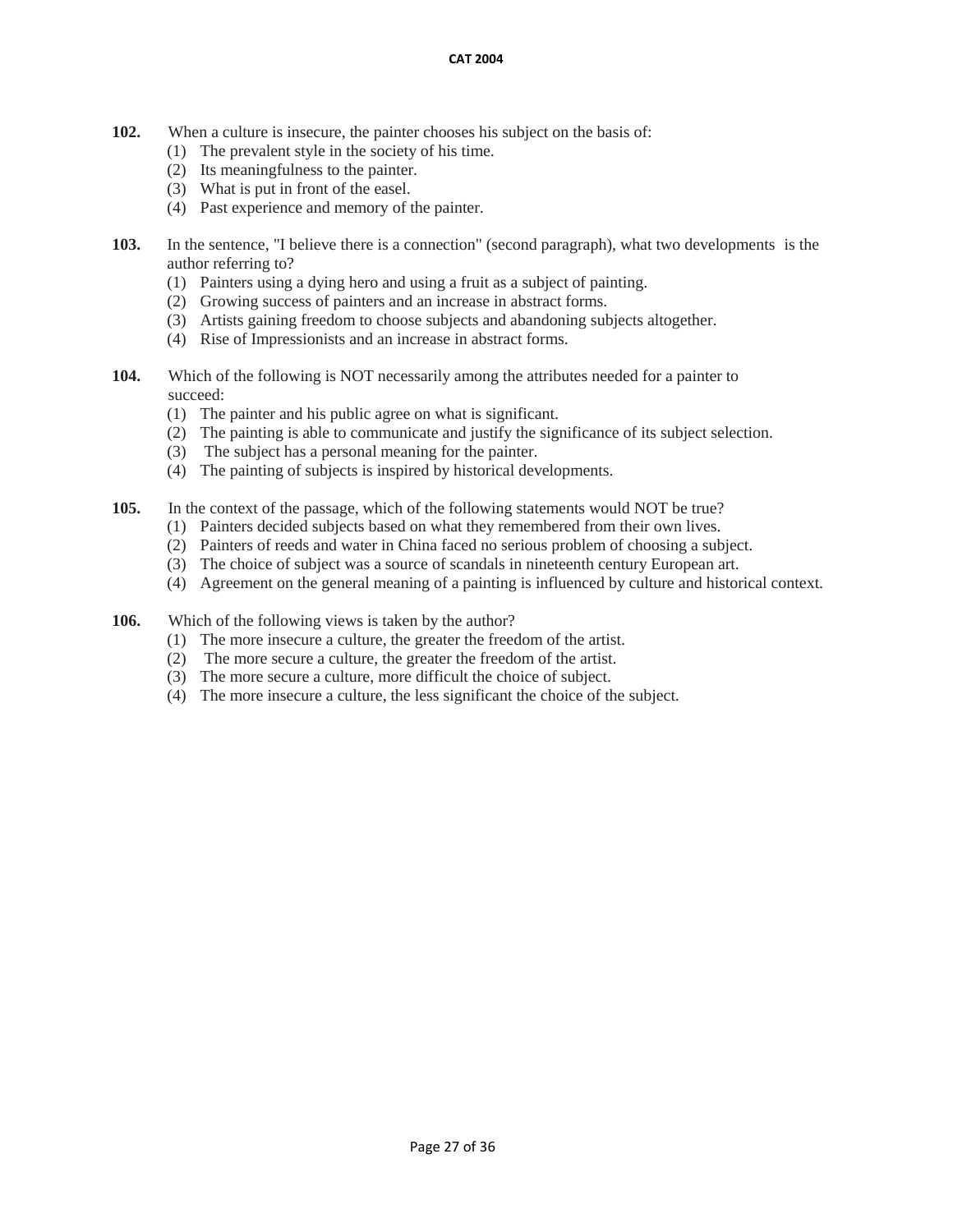## **PASSAGE III**

The viability of the multinational corporate system depends upon the degree to which people will tolerate the unevenness it creates. It is well to remember that the 'New Imperialism' which began after 1870 in a spirit of Capitalism Triumphant, soon became seriously troubled and after 1914 was characterized by war, depression, breakdown of the international economic system and war again, rather than Free Trade, Pax Britannica and Material Improvement. A major reason was Britain's inability to cope with the by-products of its own rapid accumulation of capital; i.e., a class-conscious labour force at home; a middle class in the hinterland; and rival centres of capital on the Continent and in America. Britain's policy tended to be atavistic and defensive rather than progressive— more concerned with warding off new threats than creating new areas of expansion. Ironically, Edwardian England revived the paraphernalia of the landed aristocracy it had just destroyed. Instead of embarking on a 'big push' to develop the vast hinterland of the Empire, colonial administrators often adopted policies to arrest the development of either a native capitalist class or a native proletariat which could overthrow them.

As time went on, the centre had to devote an increasing share of government activity to military and other unproductive expenditures; they had to rely on alliances with an inefficient class of landlords, officials and soldiers in the hinterland to maintain stability at the cost of development. A great part of the surplus extracted from the population was thus wasted locally.

The New Mercantilism (as the Multinational Corporate System of special alliances and privileges, aid and tariff concessions is sometimes called) faces similar problems of internal and external division. The centre is troubled: excluded groups revolt and even some of the affluent are dissatisfied with the roles. Nationalistic rivalry between major capitalist countries remains an important divisive factor. Finally, there is the threat presented by the middle classes and the excluded groups of the underdeveloped countries. The national middle classes in the underdeveloped countries came to power when the centre weakened but could not, through their policy of import substitution manufacturing, establish a viable basis for sustained growth. They now face a foreign exchange crisis and an unemployment (or population) crisis—the first indicating their inability to function in the international economy and the second indicating their alienation from the people they are supposed to lead. In the immediate future, these national middle classes will gain a new lease of life as they take advantage of the spaces created by the rivalry between American and non-American oligopolists striving to establish global market positions.

The native capitalists will again become the champions of national independence as they bargain with multinational corporations. But the conflict at this level is more apparent than real, for in the end the fervent nationalism of the middle class asks only for promotion within the corporate structure and not for a break with that structure. In the last analysis their power derives from the metropolis and they cannot easily afford to challenge the international system. They do not command the loyalty of their own population and cannot really compete with the large, powerful, aggregate capitals from the centre. They are prisoners of the taste patterns and consumption standards set at the centre.

The main threat comes from the excluded groups. It is not unusual in underdeveloped countries for the top 5 per cent to obtain between 30 and 40 per cent of the total national income, and for the top one-third to obtain anywhere from 60 to 70 per cent. At most, one-third of the population can be said to benefit in some sense from the dualistic growth that characterizes development in the hinterland. The remaining two-thirds, who together get only one-third of the income, are outsiders, not because they do not contribute to the economy, but because they do not share in the benefits. They provide a source of cheap labour which helps keep exports-to the developed world at a low price and which has financed the urban-biased growth of recent years. In fact, it is difficult to see how the system in most underdeveloped countries could survive without cheap labour since removing it (e.g. diverting it to public works projects as is done in socialist countries) would raise consumption costs to capitalists and professional elites.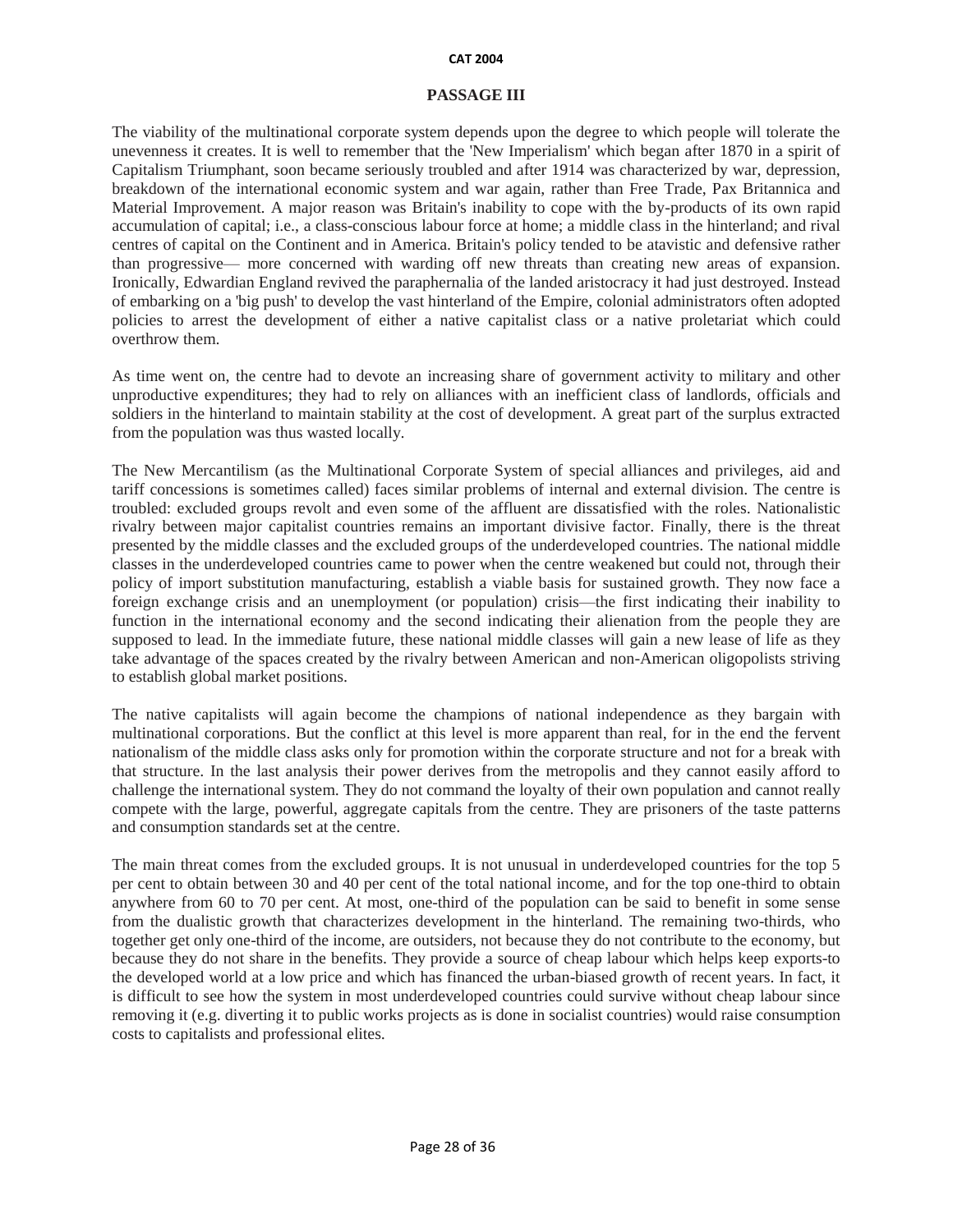- **107.** The author is in a position to draw parallels between New Imperialism and New Mercantilism because
	- (1) both originated in the developed Western capitalist countries.
	- (2) New Mercantilism was a logical sequel to New Imperialism.
	- (3) they create the same set of outputs—a labour force, middle classes and rival centres of capital.
	- (4) both have comparable uneven and divisive effects.
- **108.** According to the author, the British policy during the 'New Imperialism' period tended to be defensive because
	- (1) it was unable to deal with the fallouts of a sharp increase in capital.
	- (2) its cumulative capital had undesirable side-effects.
	- (3) its policies favoured developing the vast hinterland.
	- (4) it prevented the growth of a set-up which could have been capitalistic in nature.
- **109.** In the sentence, "They are prisoners of the taste patterns and consumption standards set at the centre."(fourth paragraph), what is the meaning of 'centre'?
	- (1) National government (2) Native capitalists
		-
	- (3) New capitalists (4) None of the above
- 
- **110.** Under New Mercantilism, the fervent nationalism of the native middle classes does not create conflict with the multinational corporations because they (the middle classes)
	- (1) negotiate with the multinational corporations.
	- (2) are dependent on the international system for their continued prosperity.
	- (3) are not in a position to challenge the status quo.
	- (4) do not enjoy popular support.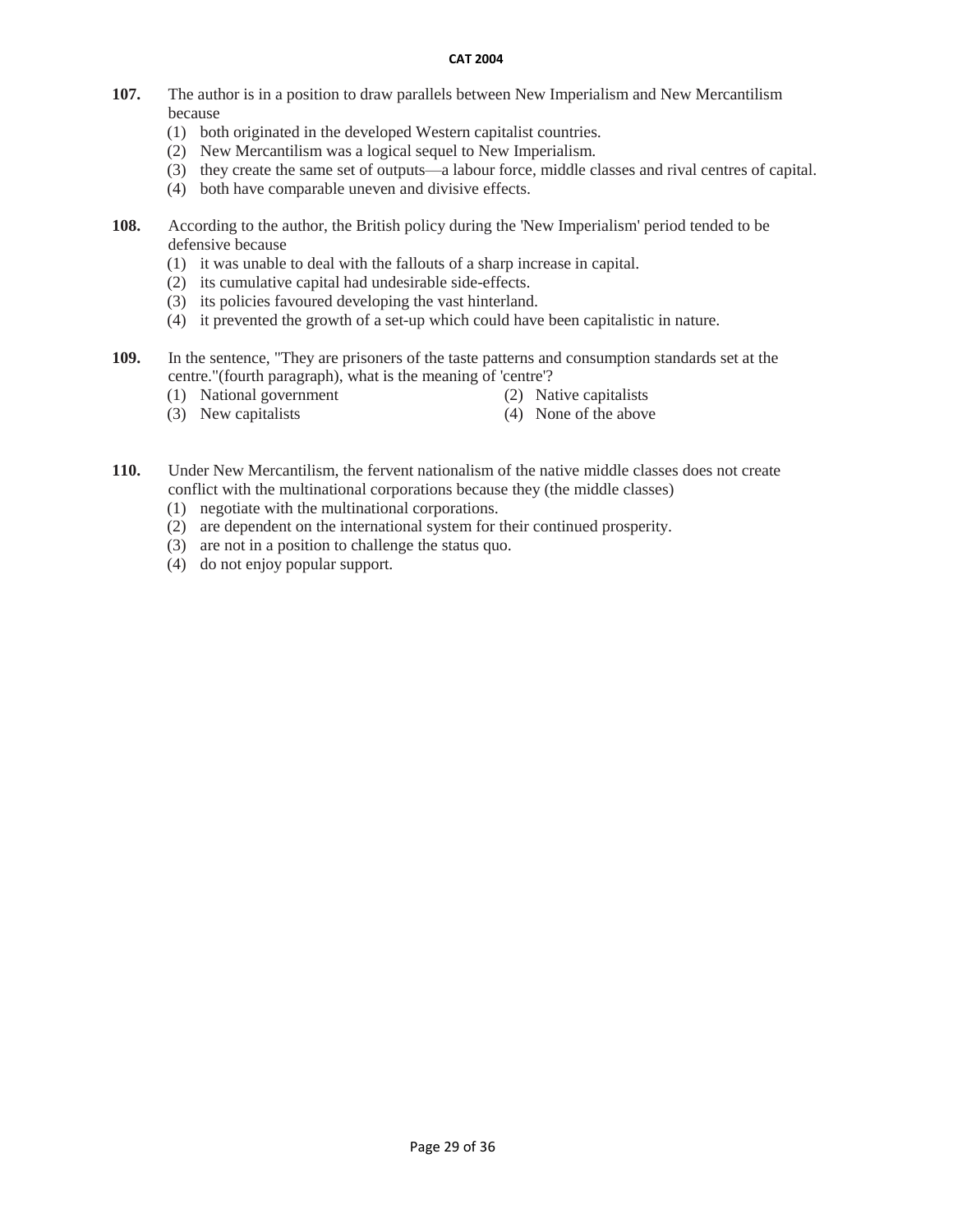## **PASSAGE IV**

Throughout human history the leading causes of death have been infection and trauma. Modern medicine has scored significant victories against both, and the major causes of ill health and death are now the chronic degenerative diseases, such as coronary artery disease, arthritis, osteoporosis, Alzheimer's, macular degeneration, cataract and cancer. These have a long latency period before symptoms appear and a diagnosis is made. It follows that the majority of apparently healthy people are pre-ill.

But are these conditions inevitably degenerative? A truly preventive medicine that focused on the pre-ill, analysing the metabolic errors which lead to clinical illness, might be able to correct them before the first symptom. Genetic risk factors are known for all the chronic degenerative diseases, and are important to the individuals who possess them. At the population level, however, migration studies confirm that these illnesses are linked for the most part to lifestyle factors—exercise, smoking and nutrition. Nutrition is the easiest of these to change, and the most versatile tool for affecting the metabolic changes needed to tilt the balance away from disease.

 Many national surveys reveal that malnutrition is common in developed countries. This is not the calorie and/or micronutrient deficiency associated with developing nations (Type A malnutrition); but multiple micronutrient depletion, usually combined with calorific balance or excess (Type B malnutrition). The incidence and severity of Type B malnutrition will be shown to be worse if newer micronutrient groups such as the essential fatty acids, xanthophylls and flavonoids are included in the surveys. Commonly ingested levels of these micronutrients seem to be far too low in many developed countries.

There is now considerable evidence that Type B malnutrition is a major cause of chronic degenerative diseases. If this is the case, then it is logical to treat such diseases not with drugs but with multiple micronutrient repletion, or "pharmaco-nutrition'. This can take the form of pills and capsules—'nutraceuticals', or food formats known as 'functional foods'. This approach has been neglected hitherto because it is relatively unprofitable for drug companies—the products are hard to patent—and it is a strategy which does not sit easily with modern medical interventionism. Over the last 100 years, the drug industry has invested huge sums in developing a range of subtle and powerful drugs to treat the many diseases we are subject to. Medical training is couched in pharmaceutical terms and this approach has provided us with an exceptional range of therapeutic tools in the treatment of disease and in acute medical emergencies. However, the pharmaceutical model has also created an unhealthy dependency culture, in which relatively few of us accept responsibility for maintaining our own health. Instead, we have handed over this responsibility to health professionals who know very little about health maintenance, or disease prevention.

One problem for supporters of this argument is lack of the right kind of hard evidence. We have a wealth of epidemiological data linking dietary factors to health profiles / disease risks, and a great deal of information on mechanism: how food factors interact with our biochemistry. But almost all intervention studies with micronutrients, with the notable exception of the omega 3 fatty acids, have so far produced conflicting or negative results. In other words, our science appears to have no predictive value. Does this invalidate the science? Or are we simply asking the wrong questions?

Based on pharmaceutical thinking, most intervention studies have attempted to measure the impact of a single micronutrient on the incidence of disease. The classical approach says that if you give a compound formula to test subjects and obtain positive results, you cannot know which ingredient is exerting the benefit, so you must test each ingredient individually. But in the field of nutrition, this does not work. Each intervention on its own will hardly make enough difference to be measured. The best therapeutic response must therefore combine micronutrients to normalise our internal physiology. So do we need to analyse each individual's nutritional status and then tailor a formula specifically for him or her? While we do not have the resources to analyse millions of individual cases, there is no need to do so. The vast majority of people are consuming suboptimal amounts of most micronutrients, and most of the micronutrients concerned are very safe. Accordingly, a comprehensive and universal program of micronutrient support is probably the most cost-effective and safest way of improving the general health of the nation.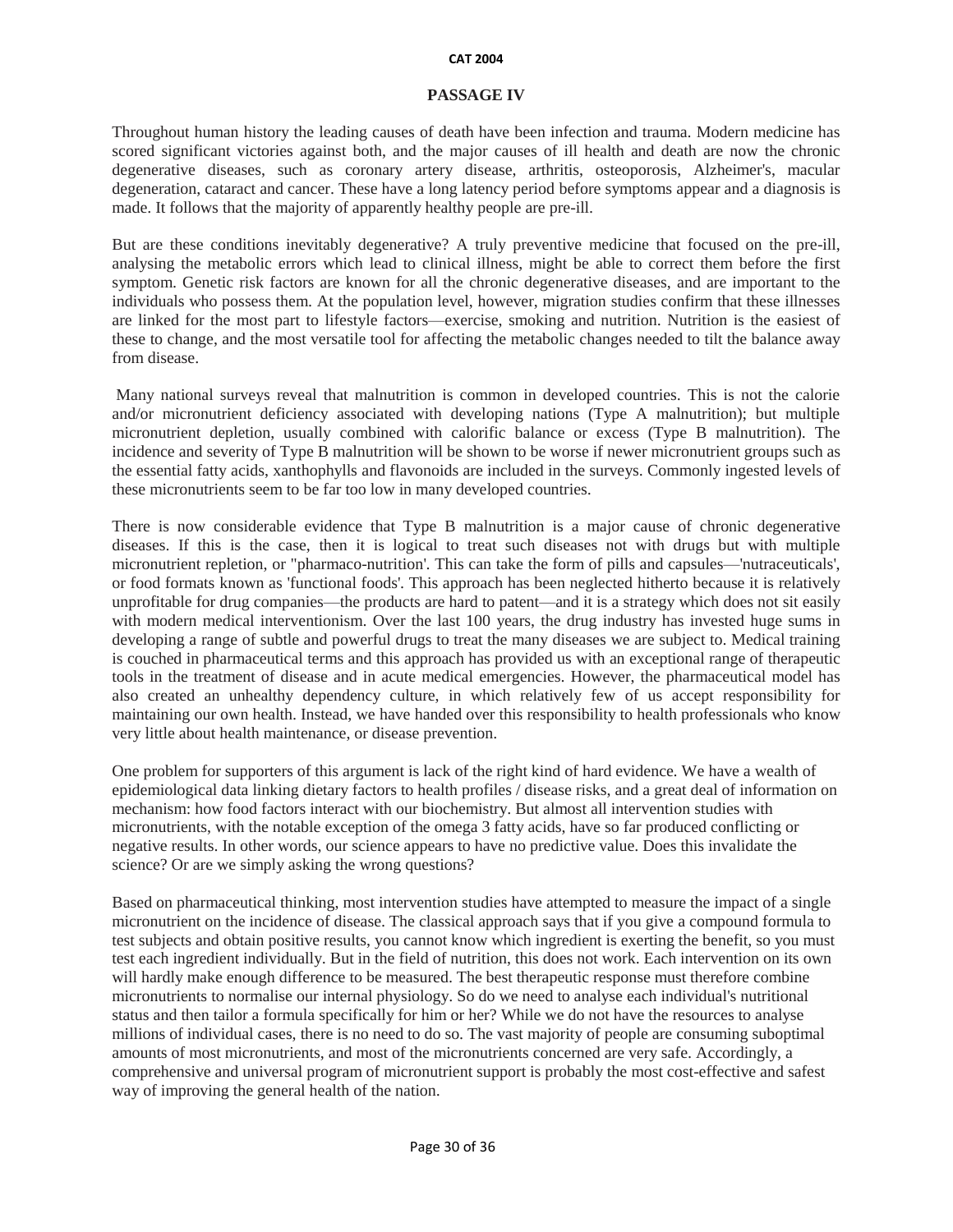- **111.** Type-B malnutrition is a serious concern in developed countries because
	- (1) developing countries mainly suffer from Type-A malnutrition.
	- (2) it is a major contributor to illness and death.
	- (3) pharmaceutical companies are not producing drugs to treat this condition.
	- (4) national surveys on malnutrition do not include newer micronutrient groups.
- **112.** Why are a large number of apparently healthy people deemed pre-ill?
	- (1) They may have chronic degenerative diseases.
	- (2) They do not know their own genetic risk factors which predispose them to diseases.
	- (3) They suffer from Type-B malnutrition.
	- (4) There is a lengthy latency period associated with chronically degenerative diseases.
- **113.** The author recommends micronutrient-repletion for large-scale treatment of chronic degenerative diseases because
	- (1) it is relatively easy to manage. (2) micronutrient deficiency is the cause of these
		- diseases.
	-
	- (3) it can overcome genetic risk factors. (4) it can compensate for other lifestyle factors.
- **114.** Tailoring micronutrient-based treatment plans to suit individual deficiency profiles is not necessary because
	- (1) it very likely to give inconsistent or negative results.
	- (2) it is a classic pharmaceutical approach not suited to micronutrients.
	- (3) most people are consuming suboptimal amounts of safe-to-consume micronutrients.
	- (4) it is not cost effective to do so.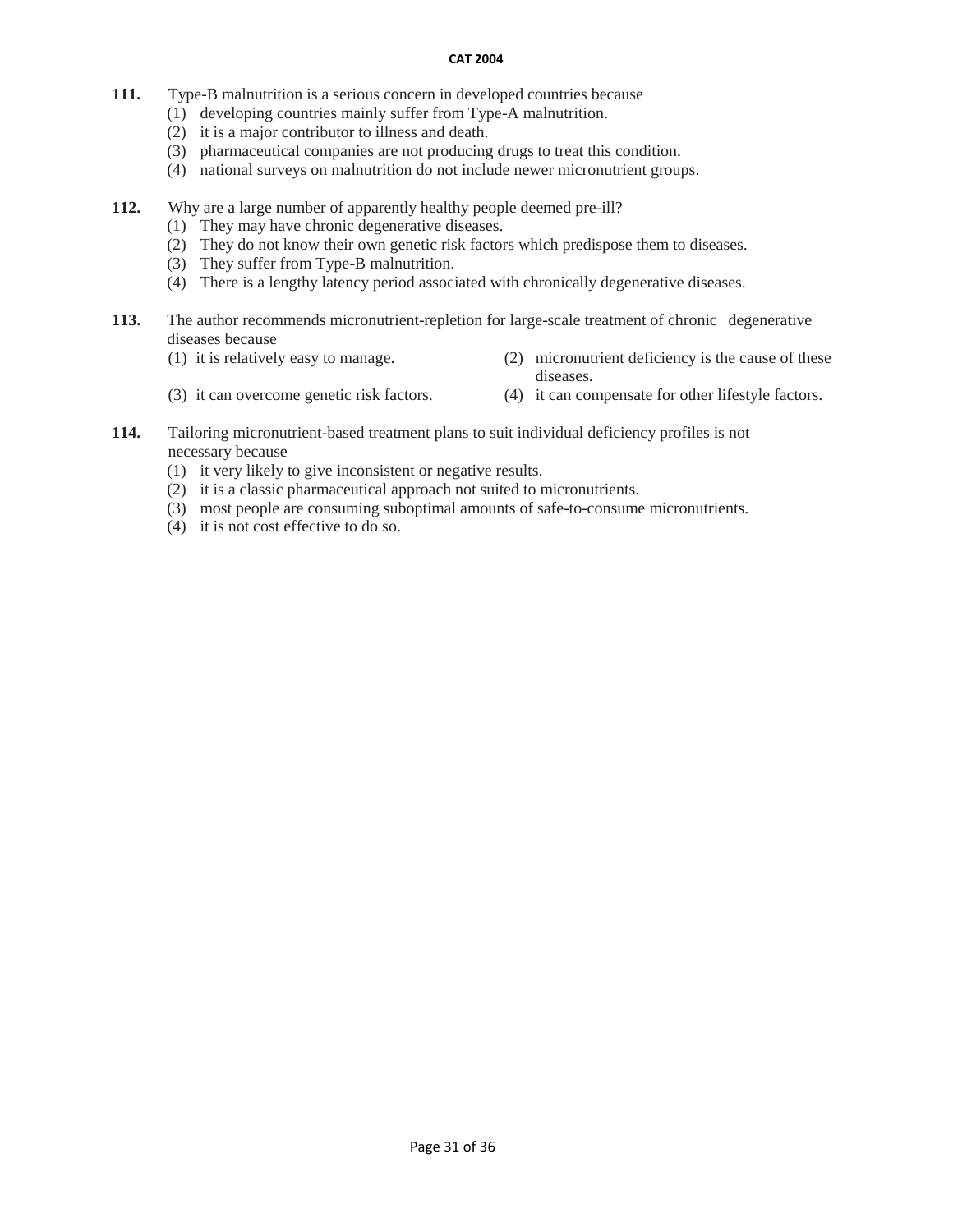## **PASSAGE V**

Fifty feet away three male lions lay by the road. They didn't appear to have a hair on their heads. Noting the colour of their noses (leonine noses darken as they age, from pink to black), Craig estimated that they were six years old—young adults. "This is wonderful!" he said, after staring at them for several moments. "This is what we came to see. They really are maneless." Craig, a professor at the University of Minnesota, is arguably the leading expert on the majestic Serengeti lion, whose head is mantled in long, thick hair. He and Peyton West, a doctoral student who has been working with him in Tanzania, had never seen the Tsavo lions that live some 200 miles east of the Serengeti. The scientists had partly suspected that the maneless males were adolescents mistaken for adults by amateur observers. Now they knew better.

The Tsavo research expedition was mostly Peyton's show. She had spent several years in Tanzania, compiling the data she needed to answer a question that ought to have been answered long ago: Why do lions have manes? It's the only cat, wild or domestic, that displays such ornamentation. In Tsavo she was attacking the riddle from the opposite angle. Why do its lions not have manes? (Some "maneless" lions in Tsavo East do have partial manes, but they rarely attain the regal glory of the Serengeti lions'.) Does environmental adaptation account for the trait? Are the lions of Tsavo, as some people believe, a distinct subspecies of their Serengeti cousins?

The Serengeti lions have been under continuous observation for more than 35 years, beginning with George Schaller's pioneering work in the 1960s. But the lions in Tsavo, Kenya's oldest and largest protected ecosystem, have hardly been studied. Consequently, legends have grown up around them. Not only do they look different, according to the myths, they *behave* differently, displaying greater cunning and aggressiveness. "Remember too," Kenya: *The Rough Guide warns*, "Tsavo's lions have a reputation of ferocity." Their fearsome image became well-known in 1898, when two males stalled construction of what is now Kenya railways by allegedly killing and eating 135 Indian and African labourers. A British Army officer in charge of building a railroad bridge over the Tsavo River, Lt. Col. J. H. Patterson, spent nine months pursuing the pair before he brought them to bay and killed them. Stuffed and mounted, they now glare at visitors to the Field Museum in Chicago. Patterson's account of the leonine reign of terror, *The Man-Eaters of Tsavo*, was an international best-seller when published in 1907. Still in print, the book has made Tsavo's lions notorious. That annoys some scientists. "People don't want to give up on mythology," Dennis King told me one day. The zoologist has been working in Tsavo off and on for four years. "I am so sick of this man-eater business. Patterson made a helluva lot of money off that story, but Tsavo's lions are no more likely to turn man-eater than lions from elsewhere."

But tales of their savagery and wiliness don't all come from sensationalist authors looking to make a buck. Tsavo lions are generally larger than lions elsewhere, enabling them to take down the predominant prey animal in Tsavo, the Cape buffalo, one of the strongest, most aggressive animals of Earth. The buffalo don't give up easily: They often kill or severely injure an attacking lion, and a wounded lion might be more likely to turn to cattle and humans for food.

And other prey is less abundant in Tsavo than in other traditional lion haunts. A hungry lion is more likely to attack humans. Safari guides and Kenya Wildlife Service rangers tell of lions attacking Land Rovers, raiding camps, stalking tourists. Tsavo is a tough neighbourhood, they say, and it breeds tougher lions.

But are they really tougher? And if so, is there any connection between their manelessness and their ferocity? An intriguing hypothesis was advanced two years ago by Gnoske and Peterhans: Tsavo lions may be similar to the unmanned cave lions of the Pleistocene. The Serengeti variety is among the most evolved of the species the latest model, so to speak—while certain morphological differences in Tsavo lions (bigger bodies, smaller skulls, and maybe even lack of a mane) suggest that they are closer to the primitive ancestor of all lions. Craig and Peyton had serious doubts about this idea, but admitted that Tsavo lions pose a mystery to science.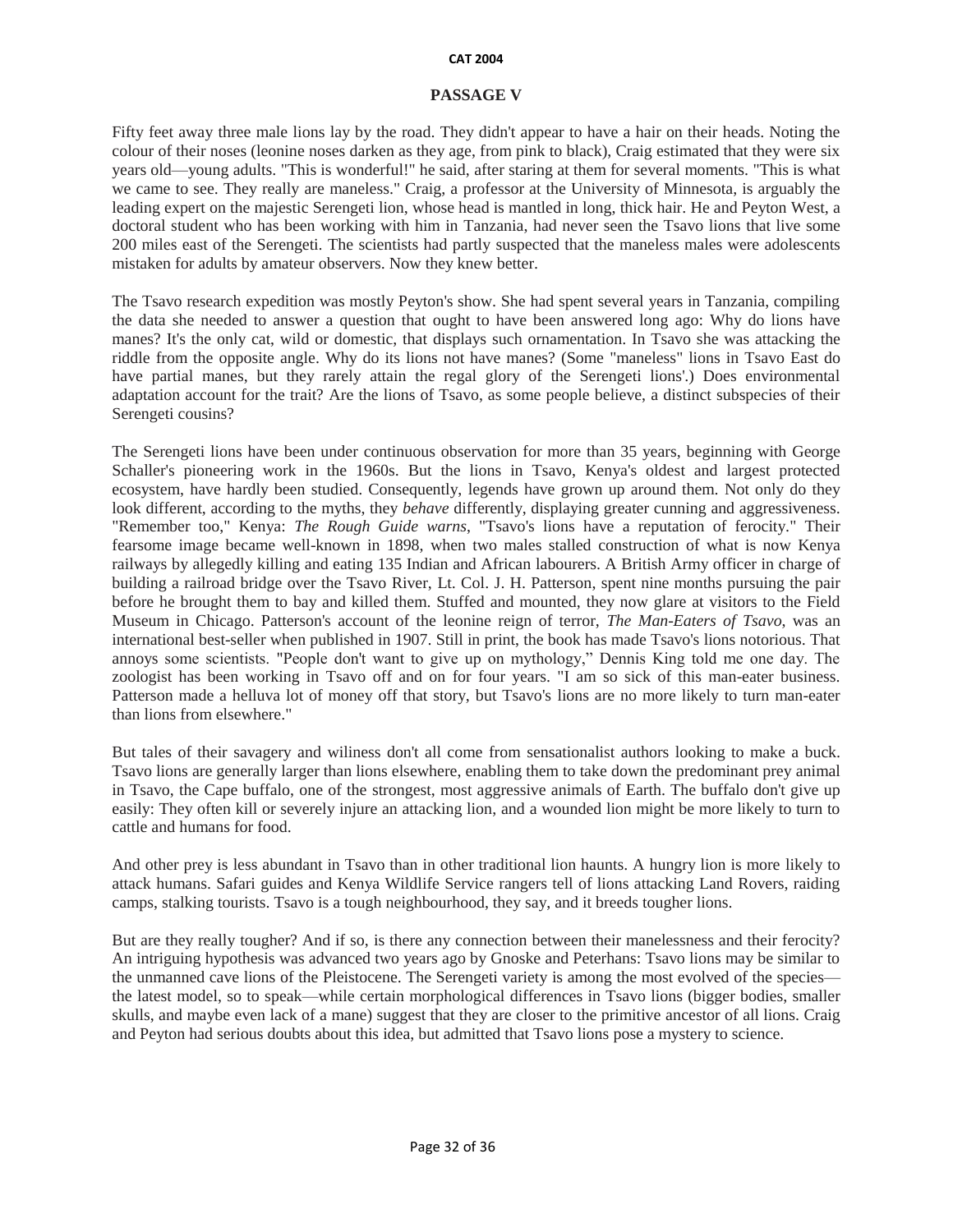- **115.** The book *Man-Eaters of Tsavo* annoys some scientists because
	- (1) it revealed that Tsavo lions are ferocious.
	- (2) Patterson made a helluva lot of money from the book by sensationalism.
	- (3) it perpetuated the bad name Tsavo lions had.
	- (4) it narrated how two male Tsavo lions were killed.
- **116.** According to the passage, which of the following has NOT contributed to the popular image of Tsavo lions as savage creatures?
	- (1) Tsavo lions have been observed to bring down one of the strongest and most aggressive animals—the Cape buffalo.
	- (2) In contrast to the situation in traditional lion haunts, scarcity of non-buffalo prey in the Tsavo makes the Tsavo lions more aggressive.
	- (3) The Tsavo lion is considered to be less evolved than the Serengeti variety.
	- (4) Tsavo lions have been observed to attack vehicles as well as humans.
- **117.** The sentence which concludes the first paragraph, "Now they knew better", implies that:
	- (1) The two scientists were struck by wonder on seeing maneless lions for the first time.
	- (2) Though Craig was an expert on the Serengeti lion, now he also knew about the Tsavo lions.
	- (3) Earlier, Craig and West thought that amateur observers had been mistaken.
	- (4) Craig was now able to confirm that darkening of the noses as lions aged applied to Tsavo lions as well.
- **118.** Which of the following, if true, would weaken the hypothesis advanced by Gnoske and Peterhans most?
	- (1) Craig and Peyton develop even more serious doubts about the idea that Tsavo lions are primitive.
	- (2) The maneless Tsavo East lions are shown to be closer to the cave lions.
	- (3) Pleistocene cave lions are shown to be far less violent than believed.
	- (4) The morphological variations in body and skull size between the cave and Tsavo lions are found to be insignificant.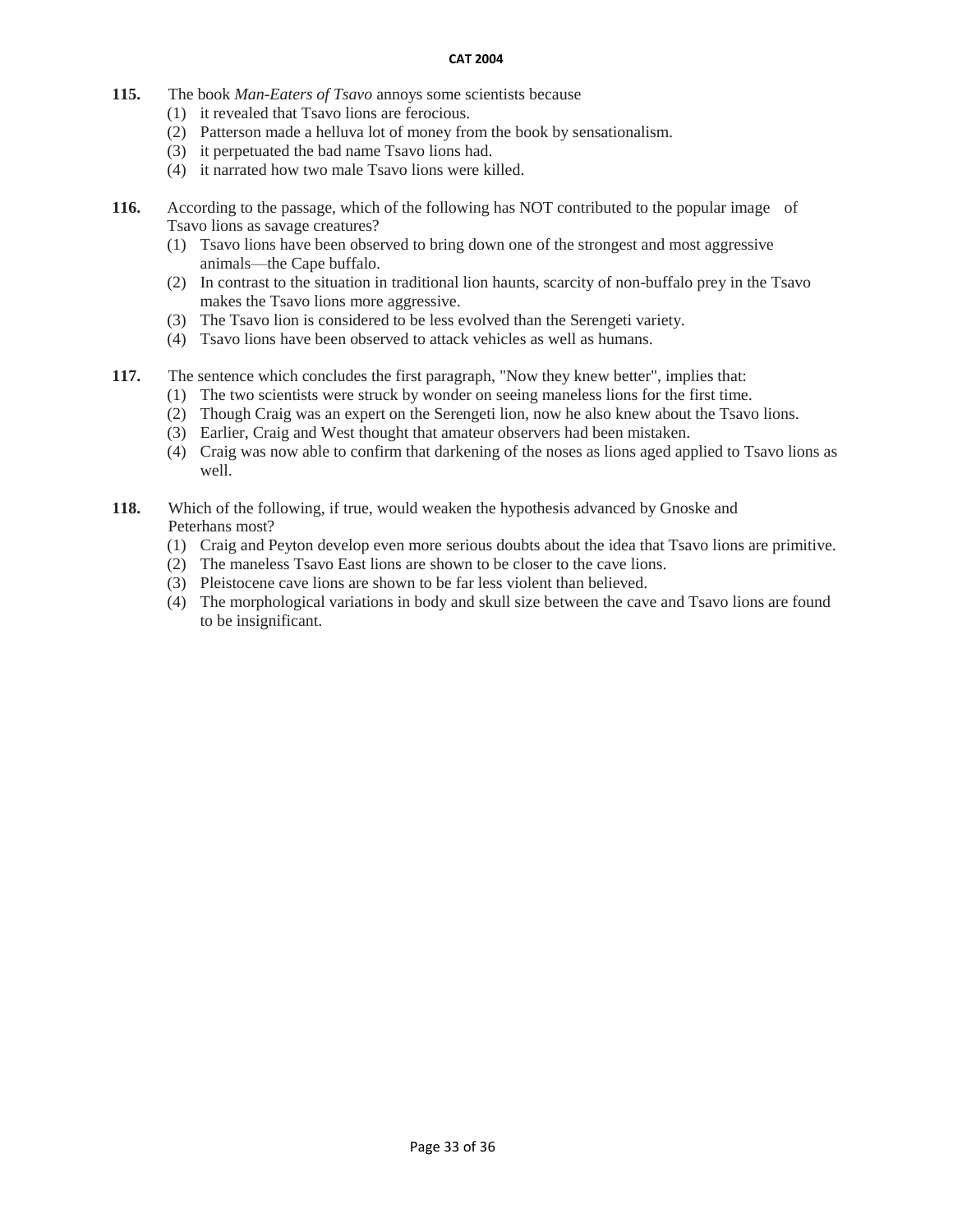# **SECTION III**

# **Sub-Section III-B Number of Questions: 5**

*DIRECTIONS for Questions 119 and 120: The sentences given in each question, when properly sequenced, form a coherent paragraph. Each sentence is labelled with a letter. Choose the most logical order of sentences from among the given choices to construct a coherent paragraph.* 

## **119.**

- A. Experts such as Larry Burns, head of research at GM, reckon that only such a full hearted leap will allow the world to cope with the mass motorisation that will one day come to China or India.
- B. But once hydrogen is being produced from biomass or extracted from underground coal or made from water, using nuclear or renewable electricity, the way will be open for a huge reduction in carbon emissions from the whole system.
- C. In theory, once all the bugs have been sorted out, fuel cells should deliver better total fuel economy than any existing engines.
- D. That is twice as good as the internal combustion engine, but only five percentage points better than a diesel hybrid.
- E. Allowing for the resources needed to extract hydrogen from hydrocarbon, oil, coal or gas, the fuel cell has an efficiency of 30%.

| $(1)$ CEDBA | $(2)$ CEBDA |
|-------------|-------------|
| $(3)$ AEDBC | $(4)$ ACEBD |

## **120.**

- A. But this does not mean that death was the Egyptians' only preoccupation.
- B. Even papyri come mainly from pyramid temples.
- C. Most of our traditional sources of information about the Old Kingdom are monuments of the rich like pyramids and tombs.
- D. Houses in which ordinary Egyptians lived have not been preserved, and when most people died they were buried in simple graves.
- E. We know infinitely more about the wealthy people of Egypt than we do about the ordinary people, as most monuments were made for the rich.

| $(1)$ CDBEA | $(2)$ ECDAB |
|-------------|-------------|
| $(3)$ FDCRA | $(A)$ DECAR |

(3) EDCBA (4) DECAB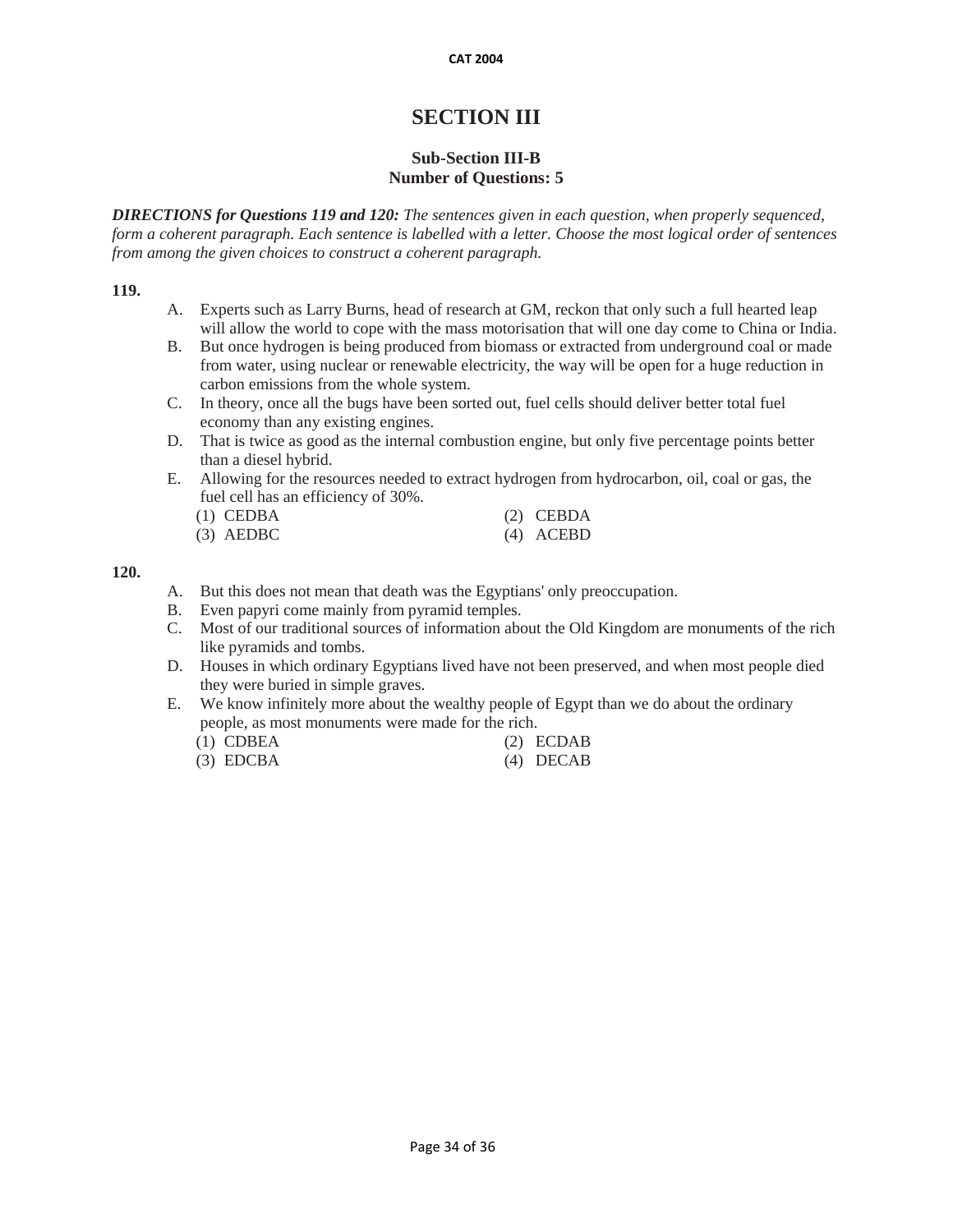*DIRECTIONS for Questions 121 to 123: Four alternative summaries are given below each text. Choose the option that best captures the essence of the text.* 

- **121.** Although almost all climate scientists agree that the Earth is gradually warming, they have long been of two minds about the process of rapid climate shifts within larger periods of change. Some have speculated that the process works like a giant oven or freezer, warming or cooling the whole planet at the same time. Others think that shifts occur on opposing schedules in the Northern and Southern Hemispheres, like exaggerated seasons. Recent research in Germany examining climate patterns in the Southern Hemisphere at the end of the last Ice Age strengthens the idea that warming and cooling occurs at alternate times in the two hemispheres. A more definitive answer to this debate will allow scientists to better predict when and how quickly the next climate shift will happen.
	- (1) Scientists have been unsure whether rapid shifts in the Earth's climate happen all at once or on opposing schedules in different hemispheres; research will help find a definitive answer and better predict climate shifts in future.
	- (2) Scientists have been unsure whether rapid shifts in the Earth's climate happen all at once or on opposing schedules in different hemispheres; finding a definitive answer will help them better predict climate shifts in future.
	- (3) Research in Germany will help scientists find a definitive answer about warming and cooling of the Earth and predict climate shifts in the future in a better manner.
	- (4) More research rather than debates on warming or cooling of the Earth and exaggerated "seasons in its hemispheres will help scientists in Germany predict climate changes better in future.
- **122.** Modern bourgeois society, said Nietzsche, was decadent and enfeebled a victim of the excessive development of the rational faculties at the expense of will and instinct. Against the liberal-rationalist stress on the intellect, Nietzsche urged recognition of the dark mysterious world of instinctual desires the true forces of life. Smother the will with excessive intellectualizing and you destroy the spontaneity that sparks cultural creativity and ignites a zest for living. The critical and theoretical outlook destroyed the creative instincts. For man's manifold potential to be realized, he must forego relying on the intellect and nurture again the instinctual roots of human existence.
	- (1) Nietzsche urges the decadent and enfeebled modern society to forego intellect and give importance to creative instincts.
	- (2) Nietzsche urges the decadent and enfeebled modern society to smother the will with excessive intellectualising and ignite a zest for living.
	- (3) Nietzsche criticizes the intellectuals for enfeebling the modern bourgeois society by not nurturing man's creative instincts.
	- (4) Nietzsche blames excessive intellectualization for the decline of modern society and suggests nurturing creative instincts instead.